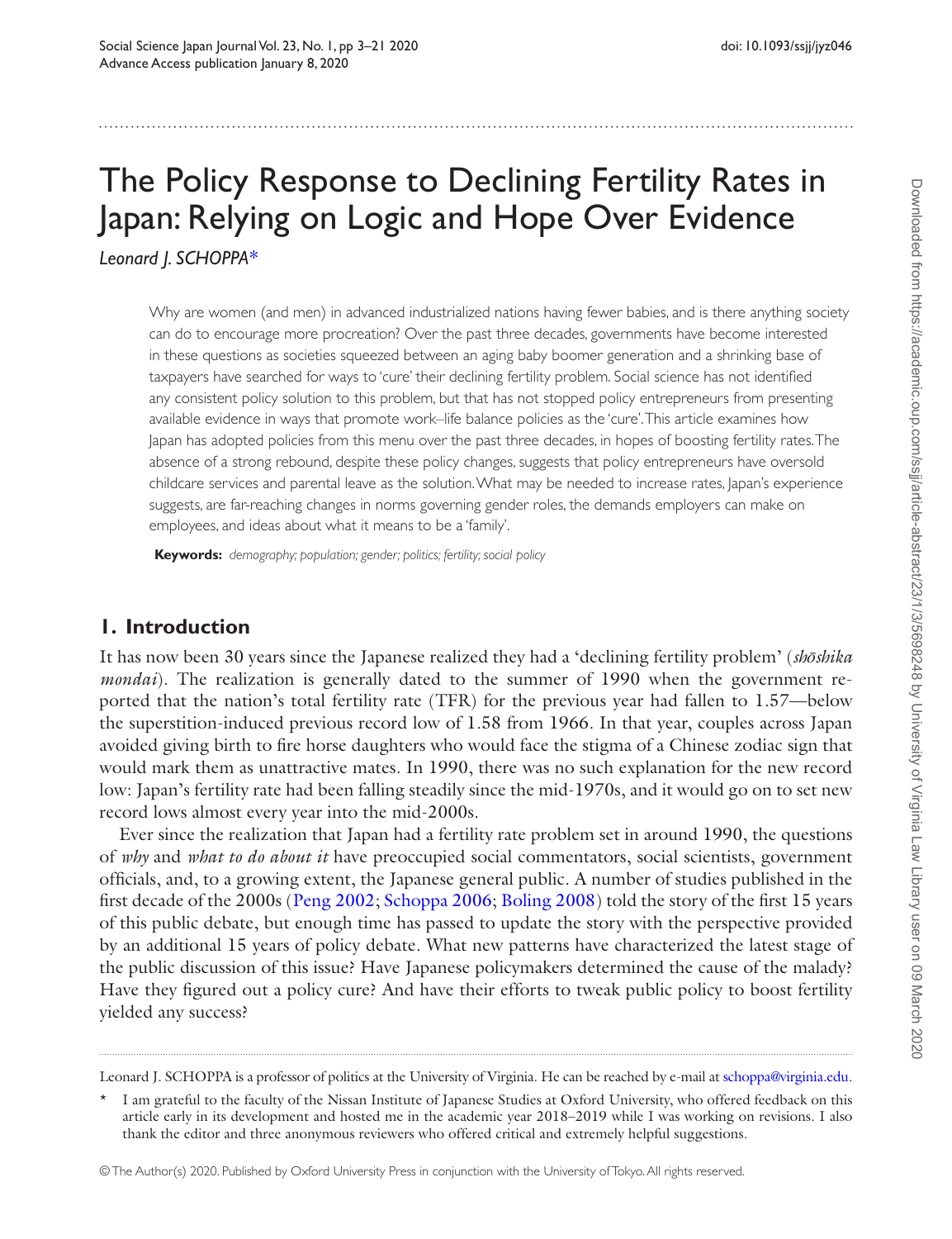One way in which the last 15 years of debate over what to do about declining fertility has been distinct from the first 15 is that recent years have seen policymakers become much more direct about the *goals* of policy change. In the earlier period, officials were hesitant to admit that raising fertility rates was their goal. The 1999 Health and Welfare White Paper was subtitled 'creating a society in which child-bearing and -rearing is a "dream" again'. The goal was to enable all couples to have all of the children they desired ([MHW 1999\)](#page-17-1). In contrast, the Cabinet of Prime Minister Abe Shinzō was quite explicit when, on 2 June 2016, it adopted a plan to raise the Japanese TFR to 1.80 by 2025. This rate was referred to as a 'desirable birthrate' rather than a 'goal', but it was clear that the plan was designed to push birthrates up to this number from around 1.40, where it was when the plan was adopted ([Tobita 2016\)](#page-18-2).

Greater clarity about the policy goal has prompted policymakers to pay more attention to various types of social scientific analysis that have begun to focus more explicitly, as well, on which policies will have the greatest effects on fertility rates. Unfortunately, policymakers have seized on the simplest, easy-to-digest nuggets emerging from this social scientific analysis, while ignoring more careful work that has made it clear that there are very few policies that have been shown, with statistical confidence, to raise fertility rates in low fertility countries. What is striking about the latest stage of the Japanese policy debate is the *disconnect* between the little we know about how to raise fertility rates in low fertility countries and the energetic efforts by policymakers to implement certain kinds of policy changes (especially expanded child allowances, childcare services, and parental leave) in an effort to 'cure' the problem. The argument in this article is not that these policy changes have not been good for Japanese women or the society as a whole. I simply argue that they have been oversold as a cure. The over-emphasis on these 'solutions' has distracted policymakers and the public from the more far-reaching changes that will probably be needed before the fertility rate can rebound to a level where the demographic transition is less of a disruption to the economy.

## **2. The First Decade of the Debate**

In the first years after the declining fertility rate was identified as a 'problem', Japanese feminists reacted by disputing this claim. They were worried that the new focus on fertility would risk reviving the kind of pro-natalist interventions seen before and during the war years, when the government restricted access to birth control and exhorted women to 'go forth and multiply' (*umeyo fuyaseyo*) to ensure that Japan would have enough soldiers and workers to keep it a 'great power'. Leading feminists like Ueno Chizuko described the growth in the number of women opting not to marry and not to have children as a sign of progress ([Ueno 1998\)](#page-18-3). Women were now free to make their own choice of life course, and feminists felt that this ought to be celebrated rather than seen as a 'problem'.

Even demographers were unwilling to commit to the view that Japan had a fertility problem. The national population projections issued in 1992 and 1997 each saw the dip in the TFR as a *temporary* result of couples postponing marriage and child-bearing [\(Figure 1\)](#page-2-0). They expected the TFR to bounce back to 1.8 (in the 1992 projection) or 1.6 (in 1997). The TFR is a somewhat artificial statistic, summing the age-specific fertility rates for every age in a given year (the number of children born to women who are 21 in 1989, the number born to women who are 22 in 1989, etc) to generate the total that a single woman would bear if she behaved through her whole life as women in each age cohort did in that year. During periods when women are forming families at later ages, the TFR drops even if all of those women end up having the same 2.1 children their mothers had. A TFR rate that falls while women are delaying family formation bounces right back once the delay is over and they start having the postponed children.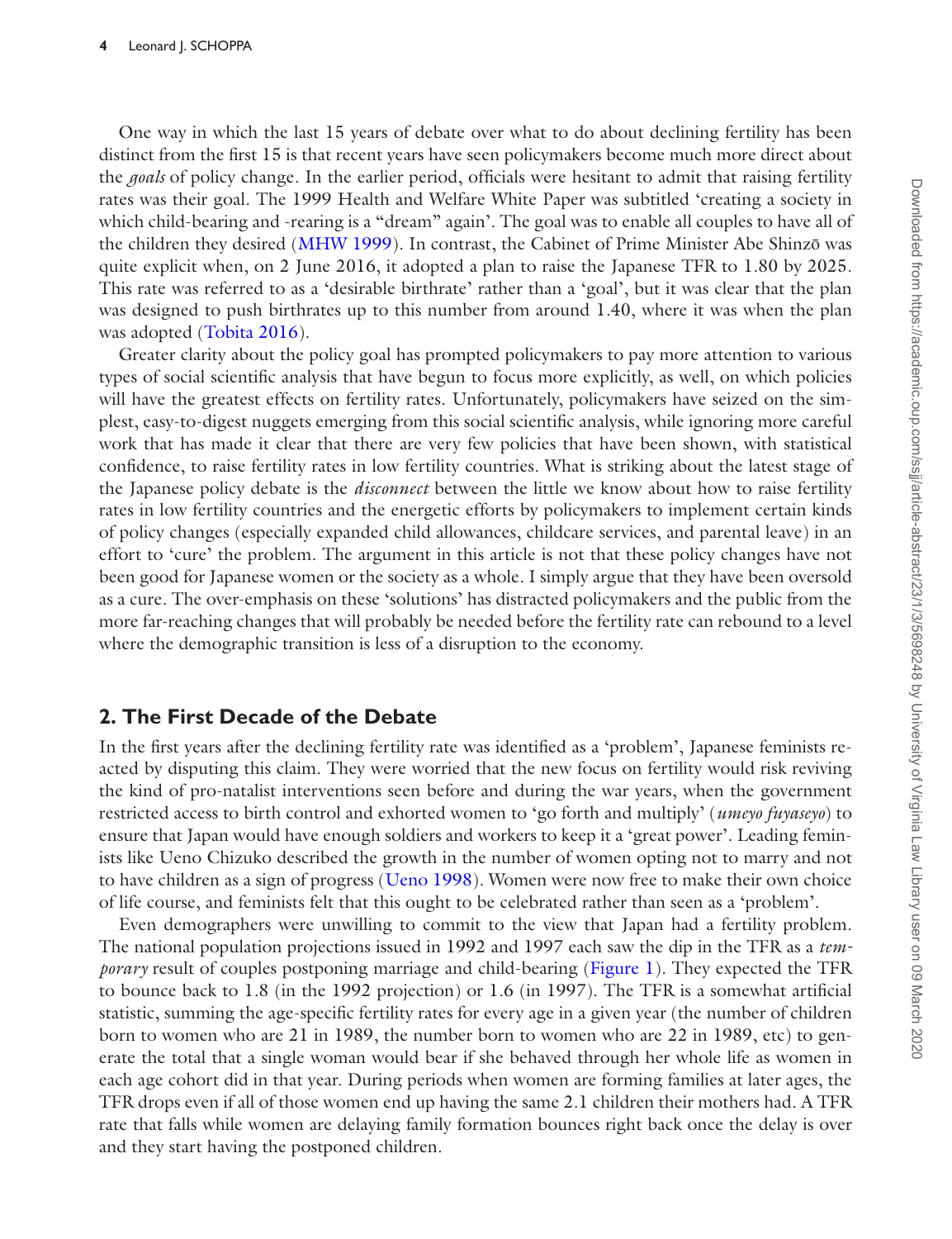<span id="page-2-0"></span>



The demographers who made the rebound projections should not be faulted for getting things wrong. They were social scientists constrained by available data, and the data showed that Japanese couples *were* marrying later. The unmarried women they polled, moreover, told them that they still planned to get married and have over two children. The experts at the National Institute of Population and Social Security Research (NIPSSR), who by law were required to develop the bestpossible, data-informed population projections, thus plugged these numbers into their models and concluded that, as couples slowed and then stopped delaying marriage, fertility rates would rebound to 1.8 or 1.6 over the long term. Since future fertility rates were such an important variable in population projections, these experts also forecast that Japan's aging and population decline would be modest, allowing the government, through some reasonable changes to the social security system, to keep its pay-as-you-go pension and health care systems solvent. Demographic 'knowledge' of this type—that the fall in the TFR could be attributed to a 'tempo effect' as couples postponed family formation and that population aging would be modest—helped douse some of the initial concern about declining fertility during the decade of the 1990s.

#### **3. Demographers Confirm Japan Has a Fertility Problem (2002)**

When the 1997 population projection was issued, Japan's TFR stood at 1.39. Five years later, when the 2002 projection came out, the fertility rate was not significantly lower, standing at 1.32. But the way in which the problem was perceived shifted quite dramatically within this five-year period. Changes in social science analysis—new data, different ways of analyzing it, and different ways of framing this new knowledge—helped shift the debate during this period. Once again, the demographers at NIPSSR and government officials at the Ministry of Health, Labor and Welfare (MHLW), which formed through a merger of the health and labor ministries in 2000, played a prominent role in bringing about this shift.

By 2002, when the next population projection was issued, Japan's leading demographers employed by NIPSSR had access to new data from the 2000 census. They learned that many women in younger cohorts, who had told them in the earlier surveys that they were merely postponing marriage and still planned to marry and have two children, were remaining unmarried at even higher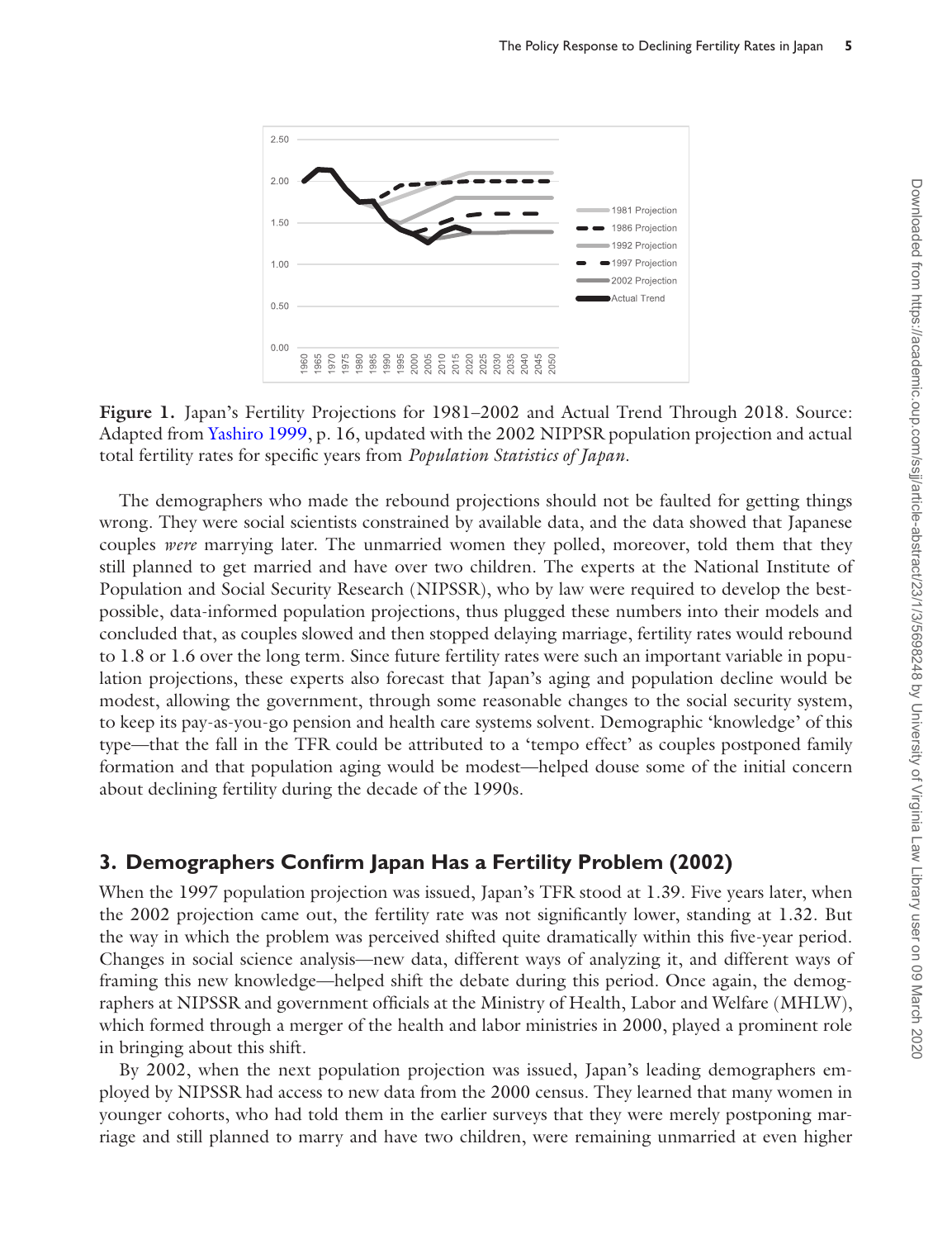rates than they had projected. Their 1997 projection was based on the expectation that women in the 1961–1965 cohort, 19.7 of whom were unmarried in their early 30s (at that time), would marry in sufficient numbers to bring this level down to 12.5% by their late 30s—in time to have at least one child. The 2000 census revealed that the actual unmarried share remained at 13.8% ([Figure 2](#page-3-0)). Their guess for where the 1966–1970 cohort would come in undershot the actual number as well. The actual share of women unmarried in their early 30s was 26.6%, compared to their 1997 projection of 25.5. With Japan's extremely low rate of birth outside of marriage, this evidence that many women were marrying even later than expected, or not at all, meant that many women were going to have no children and that other late-marrying women were going to have just one. Projecting forward based on the latest data, NIPSSR forecast that the proportion remaining never-married to the end of their years of fertility would soon reach 20% to 30% of the cohort, with most of those not expected to have any children.

The other new data that demographers collected in the interim concerned child-bearing patterns among married women. Every five years, NIPSSR surveys married women and asks them how many children they *have* and how many they *plan to have*. The survey results published in 2002 ([NIPSSR 2002](#page-18-5)) raised alarms on both counts. Up through the previous survey carried out in 1997, the number of children women married 10–14 years had and planned to have was remarkably consistent ([Table 1](#page-4-0)). Very few had no children; around 10% had one; and the largest proportion (around 55%) had two. The 2002 survey showed a sharp uptick in the number having only one child so many years into marriage, up to 16%. The number with three or more was down, as was the planned total number of children.

These shifts in the data drove NIPSSR to project much less of a fertility rebound in the future than they had forecast just five years earlier. Instead of rebounding to 1.6, the medium-variant projection issued in 2002 predicted that the TFR would stabilize at 1.39. Combined with the additional 'bad news' that Japanese were living longer than expected, the future population models based on this data predicted that Japan would face a much steeper population decline and that the nation would see its share of over-65s in the population rise to above 35% (from 19% in 2002).

<span id="page-3-0"></span>

Figure 2. Percent Never Married among Cohorts of Japanese Women (as seen in the 2000 Census). Source: Census data in Population Statistics of Japan 2003, p. 77. The newest data points from the 2000 census are shown with percentage labels.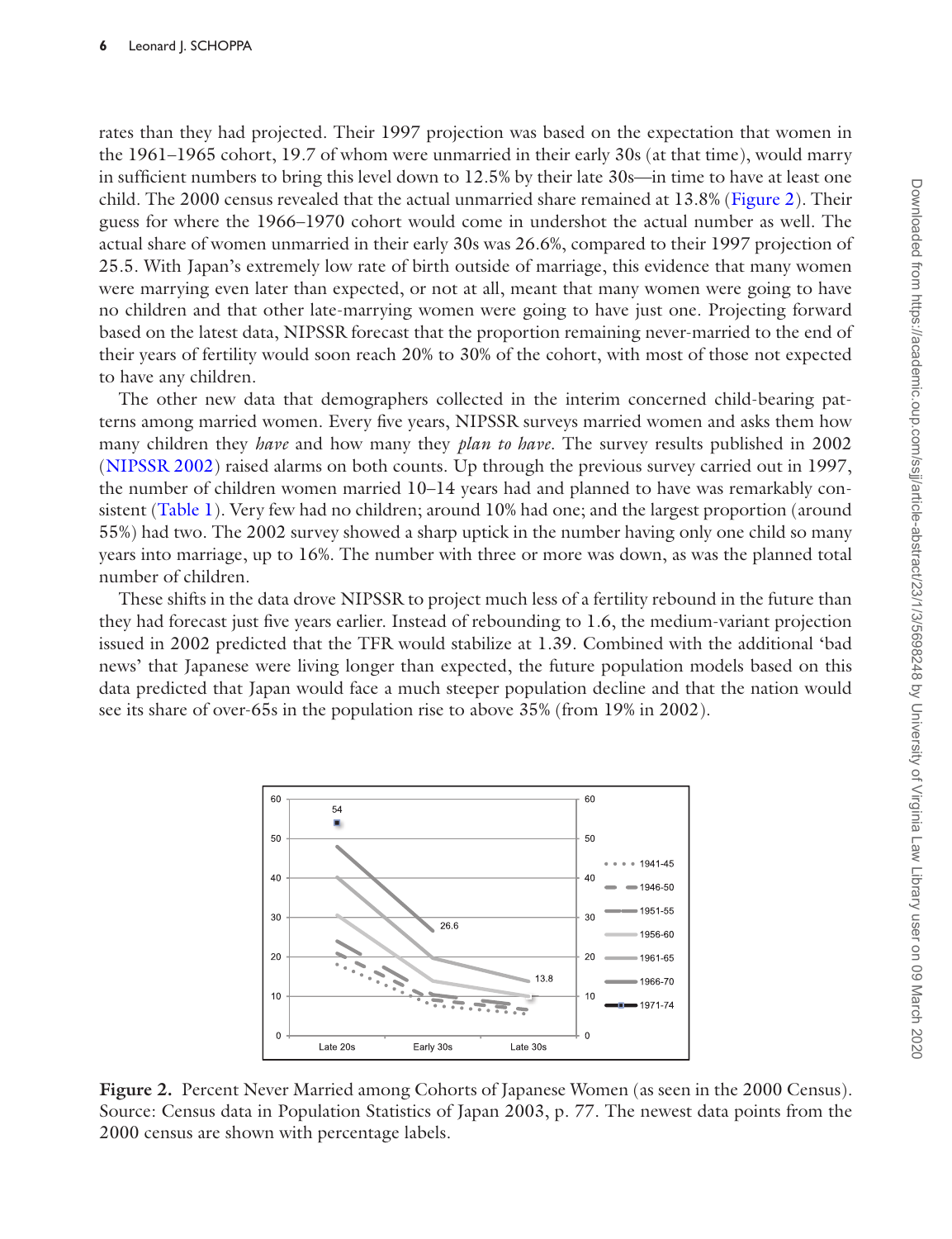|      |   |    |    | Survey Year Zero Children 1 Child 2 Children 3 or More Children Planned Number |      |
|------|---|----|----|--------------------------------------------------------------------------------|------|
| 1977 |   |    | 55 | 30                                                                             | 2.18 |
| 1982 |   | 10 | 60 | 27                                                                             | 2.18 |
| 1987 |   | 10 | 59 | 28                                                                             | 2.20 |
| 1992 | 5 | 10 | 52 | 34                                                                             | 2.25 |
| 1997 | 6 | 12 | 54 | 29                                                                             | 2.18 |
| 2002 | 5 | 16 | 52 | 26                                                                             | 2.10 |
|      |   |    |    |                                                                                |      |

<span id="page-4-0"></span>**Table 1.** Number of Children Reported by Women Married 10–14 Years.

Source: Based on data from National Institute of Population and Social Security Research, 'Summary of Survey of Married Couples', *Twelfth Japanese National Fertility Survey*, 2002, pp 6 and 8.

Since this survey was issued, NIPSSR has issued three more population projections, with the most recent arriving in 2017. These have forecast even higher rates of aging (the latest one forecasts that the over-65 population could reach as high as 41%), but the adjustments have been driven primarily by revised forecasts for longevity. The fertility forecast issued in 2002 predicted the 'bottom' of the fertility dip fairly accurately, and the latest forecasts do not diverge significantly from the 2002 projection that fertility would stabilize at 1.39 (the 2012 projection forecast a stable rate of 1.35, whereas the 2017 forecast expects a rate of 1.44). It took over a decade from the '1.57 shock' of 1990 for professional demographers to confirm the diagnosis that Japan had a fertility problem, but with its careful analysis of the latest evidence and the use of modeling tools, the social science of demography had fairly accurately diagnosed the long term trends—and the formidable challenge of rapid aging associated with such low fertility rates—by the start of the 2000s.

#### **4. Diagnosing the Cause: Economic Opportunity Costs**

As seen above, demographers had quite clearly pinpointed the immediate 'cause' of Japan's fertility problem by 2002. Women were marrying later; many were not marrying at all; and even those who got married in time to have children were having and planning to have fewer children. Before policy could be brought to bear on this problem, however, policymakers needed to have a better sense of *why* women and their partners were making these choices. Once again, social scientists stepped in to offer counsel.

The predominant analytical framework for this advice was that of 'economic opportunity costs'. Ever since Gary Becker wrote his seminal article 'An Economic Analysis of Fertility' in 1960, economists and sociologists who write about the choices individuals make about whether to form families have been in thrall of his central insight: that improved opportunities for women to earn income through work outside the home, combined with the growing cost of educating children to compete in a high-human-capital world, put downward pressure on fertility rates in developed nations. The growing value of their time means that women who see that having children will force them to leave work, or compromise on careers, will have good reasons to postpone or opt out of motherhood. Similarly, the cost of nurturing and educating a child to compete in our competitive world creates incentives to focus that investment on a smaller number of children—two at most, and perhaps just one.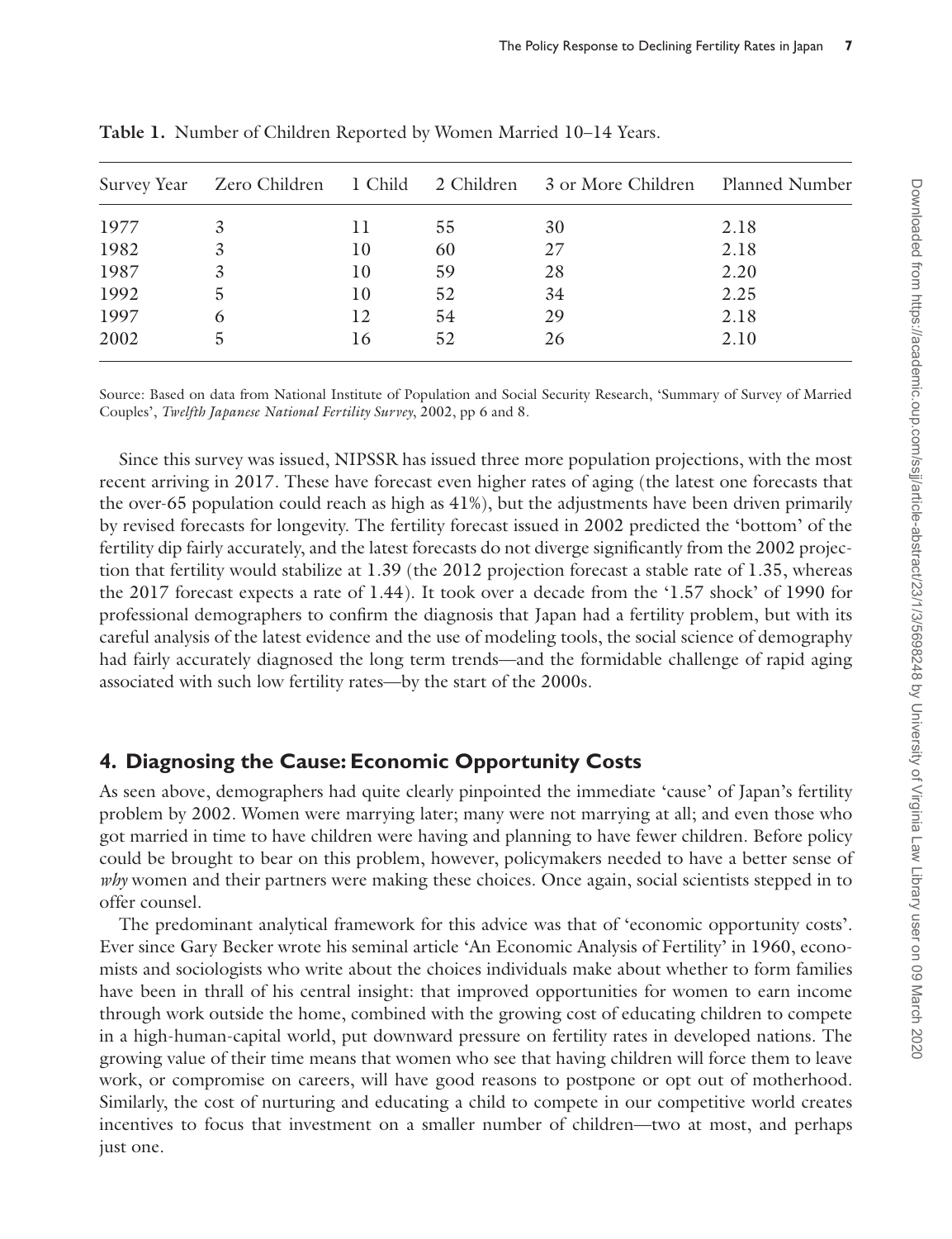This perspective was adopted wholesale by several of the Japanese academics who wrote widely read books on the declining fertility problem in the late 1990s. Ōsawa Machiko, a labor economist at Japan Women's University, wrote a popular-interest book titled *Atarashii kazoku no tame no keizaigaku* (Economics for a New-Style Family) in 1998, quoting Becker and attributing the decline in fertility in Japan to the mismatch between the higher career aspirations of Japanese women and the still-restricted means for them to pursue these opportunities if they became mothers (Ō[sawa 1998](#page-18-6)). Yashiro Naohiro adopted the same perspective in his book *Shōshi kōreika no keizaigaku* (Economics for a Declining Fertility / Aging Society), published by Tōyō Keizai Shinpōsha in 1999. He argued that the fertility rate would only recover if policy—through parental leave and expanded childcare services—could make motherhood compatible with remaining in the workforce [\(Yashiro 1999](#page-18-4)). More recent works analyzing declining fertility trends in Japan, such as [Tsuya and Higuchi \(2009\),](#page-18-7) have continued to emphasize the role opportunity costs play in shaping women's decisions about marriage and child-bearing.

Because this perspective has since been embraced so completely by policymakers in Japan and other low fertility societies as well as by international organizations like the OECD, it may appear odd for me to credit this turn to social scientists. But many of these policymakers, in Japan and elsewhere, are products of the same educational institutions that emphasize an economic approach to understanding the choices individuals make. Policymakers like Mukuno Michiko at MHLW, who played a leading role in reframing the problem in these terms in the late 1990s, would likely have gone in this direction even if academics like Ōsawa and Yashiro were not writing books. Yashiro, in fact, moved back and forth between government and academia over the course of his career, so he was able to bring his ideas into policy discussions quite seamlessly.

Yet the 'opportunity cost' framework did not have the field completely to itself. For a time, it had to compete with the 'parasite singles' explanation for Japan's falling fertility rates. As Yamada Masahiro argued in his 1999 book coining the phrase, it was not career women opting out of motherhood that explained the decline in fertility, but rather young singles hesitant to give up the comforts of living at home with their parents, that explained the decline in marriage—and fertility ([Yamada 1999\)](#page-18-8). The books he wrote were widely read and served to take some of the steam out of the push to reduce economic opportunity costs borne by working mothers at the moment when Yashiro, Mukuno, and others were making progress in making their perspective the dominant one.

Looking back at how Japan's policy response to declining fertility has evolved since the late 1990s, it is quite clear that the opportunity costs perspective soon regained a dominant position in shaping the reforms that were actually implemented. Japan has several times improved the terms of parental leave; working parents who take time off to care for their newborns can now receive income support (at the 50% level since 2010) and job protections for up to 14 months, including two use-it-orlose-it 'daddy months'. Public funds have been invested in creating more spaces for young children in childcare centers and expanded hours, so that a 40-hour work week is now more compatible with parenting. The Democratic Party of Japan won office in 2009 in part on the basis of their plan to provide much more generous child allowances to help offset the costs of parenting. And new regulations directing employers to offer flextime and reduced hours to parents of young children have helped fill in gaps in the ability of new parents to balance work and family in the period when children are young.

Given where Japan was in 1990, when new mothers had only eight weeks of maternity leave before they needed to be back at work full-time, childcare centers almost universally closed at 05:00 pm, and the only way for new parents to get reduced hours was to step off the career track and become part-timers, it is amazing how far Japan has gone to make it possible for mothers to stay on the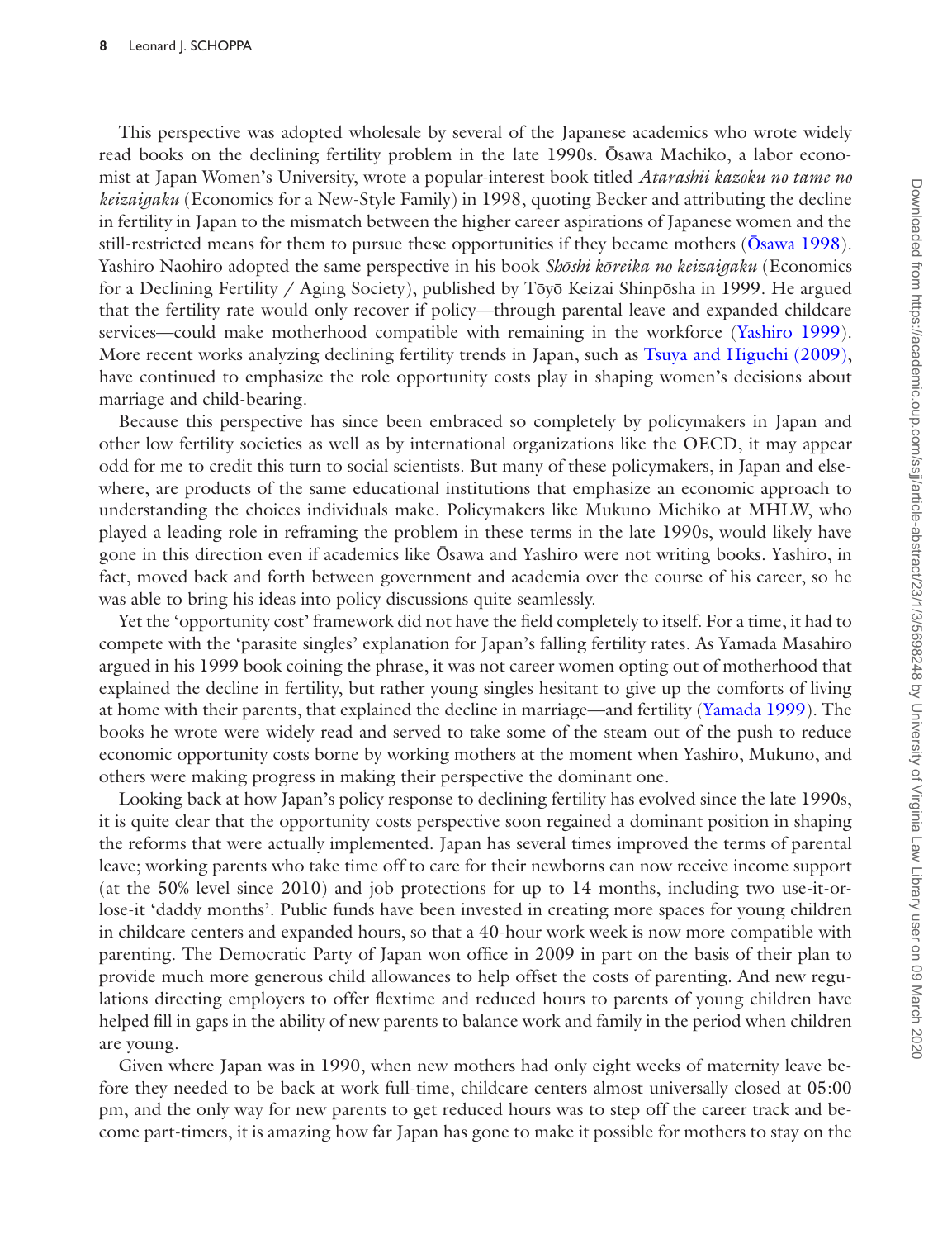career track by taking advantage of all of the new policies—at least if they work in the public sector or for a large corporation. Interestingly, the policies Japan has adopted during this period resemble in many respects those adopted earlier in Northern Europe. Many of these policies came earlier to France and Scandinavia, but Japan has adopted them in a timeframe that is not very different from Germany or Italy.

The convergence on this set of what we could call 'work–life balance best practices' is not a coincidence, because the social scientists and many of the officials advocating the above steps to lower opportunity costs for working women in Japan have been immersed in a wider global milieu in which this approach is firmly entrenched. Rianne Mahon has done some of the most interesting work ([Mahon 2006](#page-17-2), [2008](#page-17-3)) documenting how the OECD's Directorate of Employment, Labour, and Social Affairs (DELSA) became the nucleus of activist research and policy advocacy aimed at advocating a shift from maternalist work and welfare policies toward a new regime aimed at supporting dual-earner families in an effort to boost the share of women in the workforce and raise fertility rates.

The best-known product of this team's work was the OECD's well-known *Babies and Bosses* studies of work–family reconciliation policies. This set of four reports, published between 2002 and 2005, focused closely on how policies in 13 countries eased (or did not ease) the ability of parents to reconcile work with their childrearing responsibilities at home. A synthesis published in 2007 included data on a more comprehensive set of countries and featured the project's most important findings. The policy lessons drawn by the OECD staff overseeing the series of country studies evolved over time [\(Mahon 2008\)](#page-17-3). The project had grown out of earlier OECD efforts to advise member countries on how to bring more women into the workforce in order to reduce women's poverty (especially of single mothers) and avoid a looming labor shortage as populations aged. As the project began investigating the relationship between women's work and fertility and looking closely at problems in specific countries, however, the project team began to present work-family reconciliation as a way of actually increasing fertility rates. Thus the *Babies and Bosses* synthesis report concludes that 'systems which provide a continuum of support to families—support for parents at home when the child is very young, leading on to a childcare place, pre-school, school and out-of-school-hours care activities—perform best in helping parents reconcile work and family life. Such an approach stimulates birth rates as parents can realistically plan their work and family commitments' [\(OECD 2007\)](#page-18-9).

This company line of the family policy 'epistemic community' has remained consistent in the decade since these landmark reports were issued. As recently as March 2019, the OECD's Willem Adema was back in Tokyo speaking to a crowd assembled in the NIPSSR offices about what Japan could learn from best practices in work–life balance that might help it address its still-low fertility rates [\(Adema 2019](#page-17-4)).

#### **5. Strong Logic, But Little Support From the Data**

The logic behind the 'opportunity costs' framing of the fertility problem that shaped the policy debate in Japan and the OECD was seductively convincing. It was consistent with the problem Japan was experiencing: women were leaving the workforce after having children, and the fertility rate had fallen as women's opportunities to pursue careers improved. It seems almost common sense that policies that give women a chance to remain in the workforce after having children, through parental leave and childcare services, ought to make motherhood much more attractive to them and thus increase the birthrate.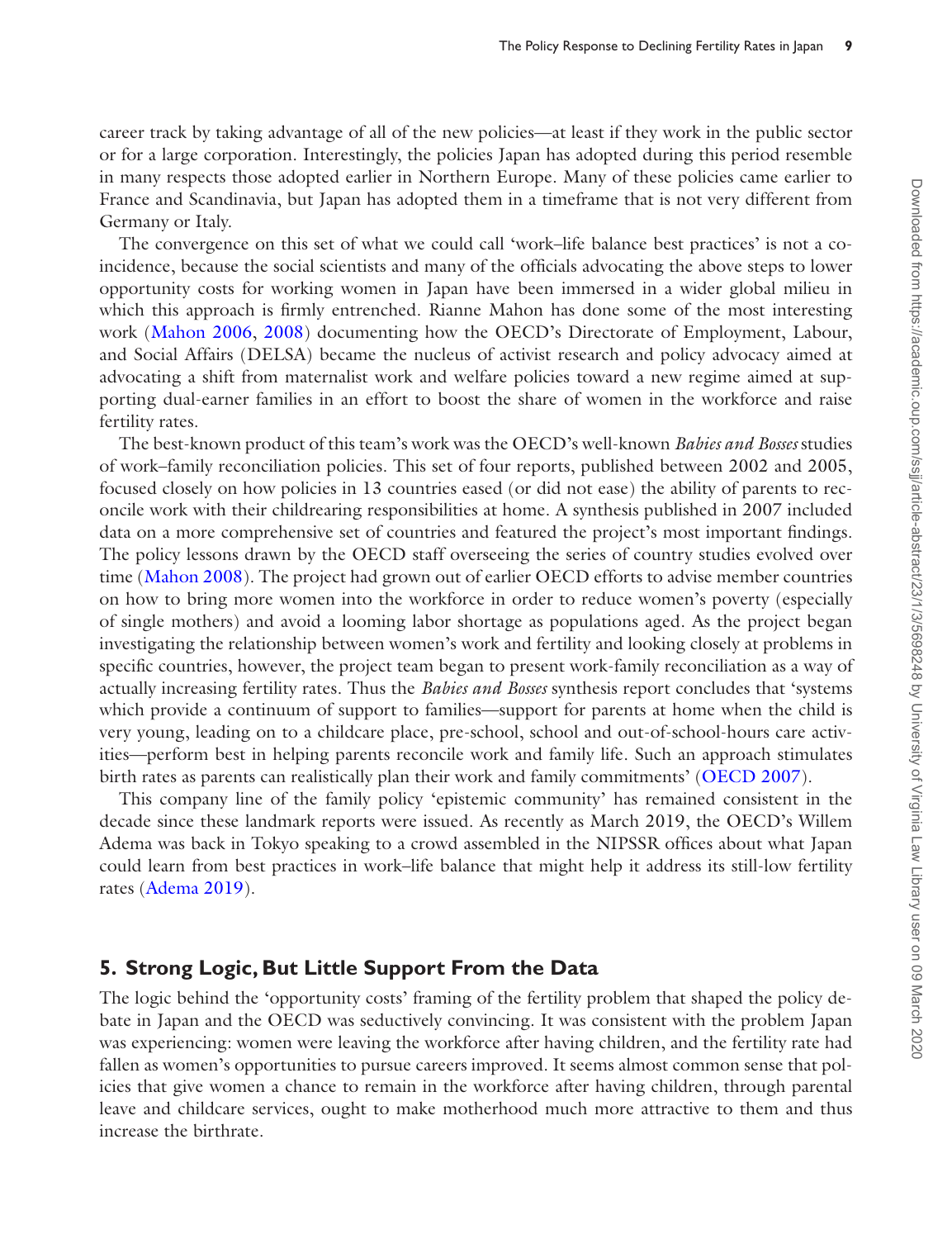|                      | Total<br>Fertility<br>Rate          | Employment/Population Ratio by Group | Child Poverty<br>around<br>$2000***$ |                      |                                   |                               |                      |
|----------------------|-------------------------------------|--------------------------------------|--------------------------------------|----------------------|-----------------------------------|-------------------------------|----------------------|
|                      | $2005*$<br>Children<br>per<br>woman | Women,<br>2006**                     |                                      | Mothers, 2005***     |                                   | Sole<br>parents,<br>$2005$ or | percent              |
|                      |                                     | All                                  | Part-<br>time                        | Youngest<br>child <2 | Youngest<br>child aged<br>$3 - 5$ | latest year<br>****           |                      |
| Australia            | 1.81                                | 65.5                                 | 40.7                                 | 48.3                 |                                   | 49.9                          | 11.6                 |
| Austria              | 1.41                                | 63.5                                 | 31.4                                 | 60.5                 | 62.4                              | 75.0                          | 13.3                 |
| Belgium              | 1.72                                | 53.6                                 | 34.7                                 | 63.8                 | 63.3                              | 62.0                          | 4.1                  |
| Canada               | 1.53                                | 69.0                                 | 26.2                                 | 58.7                 | 68.1                              | 67.6                          | 13.6                 |
| Czech<br>Republic    | 1.28                                | 56.8                                 | 5.6                                  | 19.9                 | 50.9                              | 63.0                          | 7.2                  |
| Denmark              | 1.80                                | 73.2                                 | 25.6                                 | 71.4                 | 77.8                              | 82.0                          | 2.4                  |
| Finland              | 1.80                                | 67.3                                 | 14.9                                 | 52.1                 | 80.7                              | 70.0                          | 3.4                  |
| France               | 1.94                                | 57.1                                 | 22.9                                 | 53.7                 | 63.8                              | 70.1                          | 7.3                  |
| Germany              | 1.34                                | 61.5                                 | 39.2                                 | 36.1                 | 54.8                              | 62.0                          | 12.8                 |
| Greece               | 1.28                                | 47.5                                 | 12.9                                 | 49.5                 | 53.6                              | 82.0                          | 12.5                 |
| Hungary              | 1.32                                | 51.2                                 | 4.2                                  | 13.9                 | 49.9                              | $\ddotsc$                     | 13.1                 |
| Iceland              | 2.05                                | 81.6                                 | 26.0                                 | 83.6                 |                                   | 81.0                          | $\ddots$             |
| Ireland              | 1.88                                | 58.8                                 | 34.9                                 | 56.3                 |                                   | 44.9                          | 15.7                 |
| Italy                | 1.34                                | 46.3                                 | 29.4                                 | 47.3                 | 50.6                              | 78.0                          | 15.7                 |
| Japan                | 1.26                                | 58.8                                 | 40.9                                 | 28.5                 | 47.5                              | 83.6                          | 14.3                 |
| Korea                | 1.08                                | 53.1                                 | 12.3                                 | $\ddotsc$            | $\ddots$                          | $\ddots$                      | $\ldots$             |
| Luxembourg           | 1.70                                | 53.7                                 | 27.2                                 | 58.3                 | 58.7                              | 94.0                          | $\ddot{\phantom{a}}$ |
| Mexico               | 2.20                                | 42.9                                 | 27.6                                 | $\ddotsc$            | $\ddots$                          | $\ldots$                      | 24.8                 |
| <b>Netherlands</b>   | 1.73                                | 66.0                                 | 59.7                                 | 69.4                 | 68.3                              | 56.9                          | 9.0                  |
| New Zealand          | 2.01                                | 68.4                                 | 34.5                                 | 46.6                 |                                   | 53.2                          | 14.6                 |
| Norway               | 1.84                                | 72.3                                 | 32.9                                 | $\ddot{\phantom{a}}$ | $\ldots$                          | 69.0                          | 3.6                  |
| Poland               | 1.24                                | 48.2                                 | 16.3                                 | $\ddotsc$            | $\ddotsc$                         | $\ddotsc$                     | 9.9                  |
| Portugal             | 1.40                                | 62.0                                 | 13.2                                 | 69.1                 | 71.8                              | 77.9                          | 15.6                 |
| Slovak<br>Republic   | 1.25                                | 51.9                                 | 4.1                                  | 23.1                 | 46.6                              | $\ddotsc$                     | $\ddot{\phantom{a}}$ |
| Spain                | 1.34                                | 54.0                                 | 21.4                                 | 45.1                 | 47.9                              | 84.0                          | 15.6                 |
| Sweden               | 1.77                                | 72.1                                 | 19.0                                 | 71.9                 | 81.3                              | 81.9                          | 3.6                  |
| Switzerland          | 1.42                                | 71.1                                 | 45.7                                 | 58.3                 | 61.7                              | 83.8                          | 6.8                  |
| Turkey               | 2.19                                | 23.8                                 | 17.8                                 | $\ddotsc$            | $\ddotsc$                         | $\ddot{\phantom{a}}$          | 21.1                 |
| United<br>Kingdom    | 1.80                                | 66.8                                 | 38.8                                 | 52.6                 | 58.3                              | 56.2                          | 16.2                 |
| <b>United States</b> | 2.05                                | 66.1                                 | 17.8                                 | 54.2                 | 62.8                              | 73.8                          | 21.6                 |
| <b>OECD</b>          | 1.63                                | 56.8                                 | 26.4                                 | $\ddot{\phantom{0}}$ |                                   | 70.6                          | 12.0                 |

<span id="page-7-0"></span>**Table 2.** Key Indicators on Birth Rates, Female Employment and Child Poverty

Source: From OECD, *Babies and Bosses: Reconciling Work and Family Life: A Synthesis of Findings for OECD Countries* (Paris: [OECD 2007](#page-18-9)), p.16.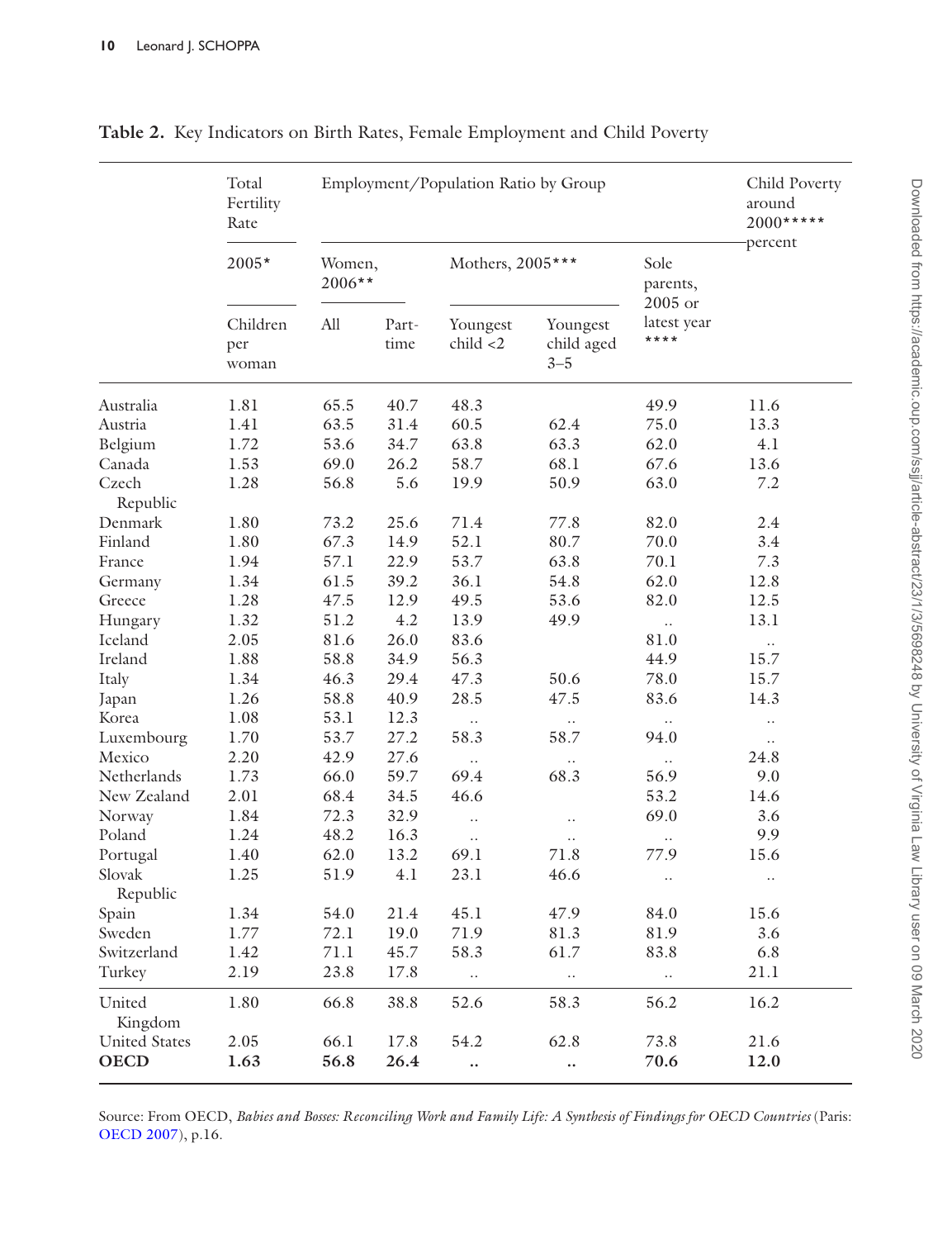But we need to remember that logic is not evidence, and it is striking how far the argument that 'work–life balance best practices' would boost fertility rates advanced *without* evidence that these policies, where adopted, had actually had that result. The *Babies and Bosses* project itself was a qualitative study of work–life balance policies in 13 countries. It described these policies in great detail and produced a raft of data on each nation, such as the proportion of women in the workforce, the share of young children in childcare, and fertility rates. But the project did not carry out a rigorous analysis of the correlates of high and low fertility across the sample countries. The closest it came to exploring the connection between fertility rates and the policies it recommended came in a table ([Table 2](#page-7-0)) that showed each nation's fertility rate alongside data indicating how it scored on several key measures of work–life balance.

The plethora of numbers in this table were not particularly helpful in teasing out the 'cause' of higher and lower fertility rates, so the authors of the *Babies and Bosses* project chose to summarize the evidence in the form of a figure showing the connection between the first two columns: the *positive* correlation between fertility rates and the proportion of women in the workforce [\(Figure 3](#page-8-0)).

Willem Adema, the chief organizer of the *Babies and Bosses* project, featured this chart prominently in a PowerPoint presentation posted on the Babies and Bosses website ([http://www.oecd.org/els/](http://www.oecd.org/els/family/39696968.pdf) [family/39696968.pdf\)](http://www.oecd.org/els/family/39696968.pdf), although he did not record the *R*2. The OECD Directorate of Employment, Labour, and Social Affairs had actually featured versions of this chart several times before, dating back to 1999 ([OECD 1999](#page-18-10), [OECD 2001](#page-18-11)), and Adema has continued to include updated versions of the figure in his public remarks (e.g. [Adema 2019,](#page-17-4) slide 30). A virtually identical correlation chart was featured in the book by Yashiro cited above [\(Yashiro 1999\)](#page-18-4) and in several of the Japanese government's white papers on gender equality and declining fertility countermeasures (e.g. [Cabinet](#page-17-5)  [Office 2000](#page-17-5): 45; [MHLW 2000](#page-17-6): 14; and [Cabinet Office Gender Equality Bureau 2006:](#page-17-7) 14).

Because this figure represents virtually the only nugget of empirical analysis exploring the relationship between work–life balance policies and fertility rates in Japanese government reports published during this period, it deserves close scrutiny to consider what exactly it demonstrates. A careful reading of the headline given to the chart by Adema shows that he is quite aware of the limits of what his data shows. He writes: 'Countries with high female employment rates now have the highest

<span id="page-8-0"></span>

**Figure 3.** Countries with High Female Employment Rates Now Also Have the Highest Fertility Rates. Source: From OECD, *Babies and Bosses: Reconciling Work and Family Life: A Synthesis of Findings for OECD Countries* (Paris: [OECD 2007](#page-18-9)), p.35.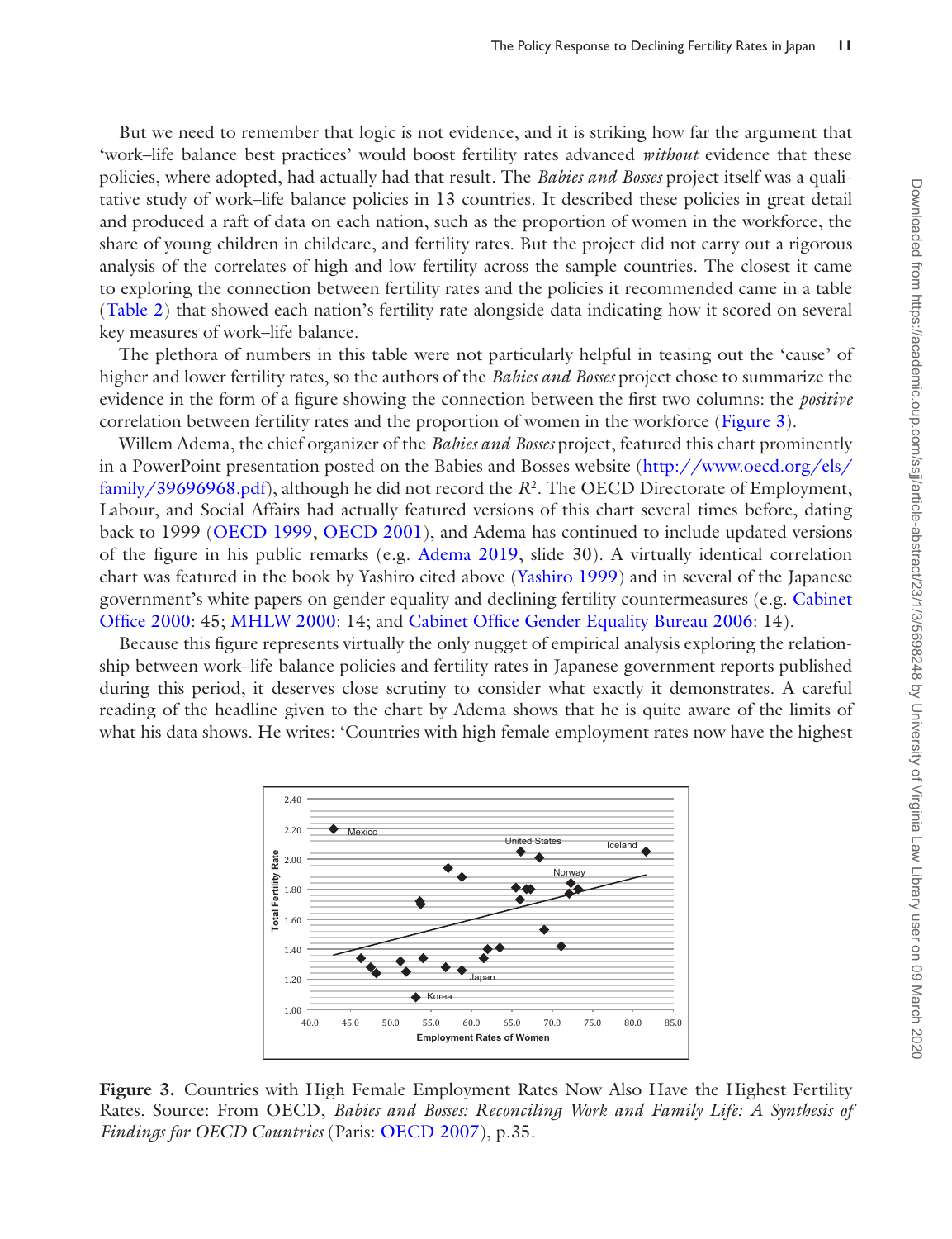fertility rates'. This is a factually correct statement of what the pattern in the data reveals. He has shown that there is positive correlation between these two variables across countries. What he does not do, at least in the synthesis report of the *Babies and Bosses* project, emphasizes the limits of what this simple correlation tells us. First, the correlation is not very positive (the slope of  $\gamma = 0.0138x$ means that a nation would have to increase its share of women working by 10 percentage points to increase its TFR from 1.26 to 1.39) and not very strong ( $R^2 = 0.18$ ). Second, correlation is not causation. It could be that other factors, not considered in the simple bivariate correlation, are causing both variables to move in the same direction. Finally, given the limits to what a cross-national correlation of very different nations at a single point in time can tell us, a natural complement to this snapshot ought to be a close look at what longitudinal data tells us about the correlation between these variables.

Interestingly, Adema himself had participated in an OECD project that carried out that analysis several years earlier. The 2001 OECD *Employment Outlook* included a longitudinal analysis of the connection between women's employment and fertility, noting that in virtually all OECD countries, the correlation between women's work and fertility over time has been *negative*. Earlier cohorts of women worked less and had more babies, while recent cohorts have worked more and had fewer children. If Adema had presented a chart showing the longitudinal trend for Japan at the time he offered the cross-sectional analysis shown above, it would have revealed that Japan has had exactly this experience [\(Figure 4\)](#page-9-0). Of course, there are similar limits to the conclusions we can draw from this longitudinal data, but if one were to make predictions based on this pattern, one would expect that further increases in female employment rates would continue to *lower* fertility rates. Some Japanese government reports during this period featured versions of the longitudinal figure below [\(Cabinet](#page-17-7)  [Office Gender Equality Bureau 2006](#page-17-7): 14) but paired it with the cross-sectional chart and examples of countries that had recently seen increases in fertility after growing the share of women in the labor force. By doing so, the authors of these reports were suggesting that Japan was poised to reverse direction and begin propelling fertility rates upward by continuing to increase the proportion of women in the workforce.

<span id="page-9-0"></span>

**Figure 4.** Rising Female Employment Rate Associated with Falling Fertility in Japan, 1975–2005. Source: From OECD, *Babies and Bosses: Reconciling Work and Family Life: A Synthesis of Findings for OECD Countries* (Paris: [OECD 2007\)](#page-18-9), p.35.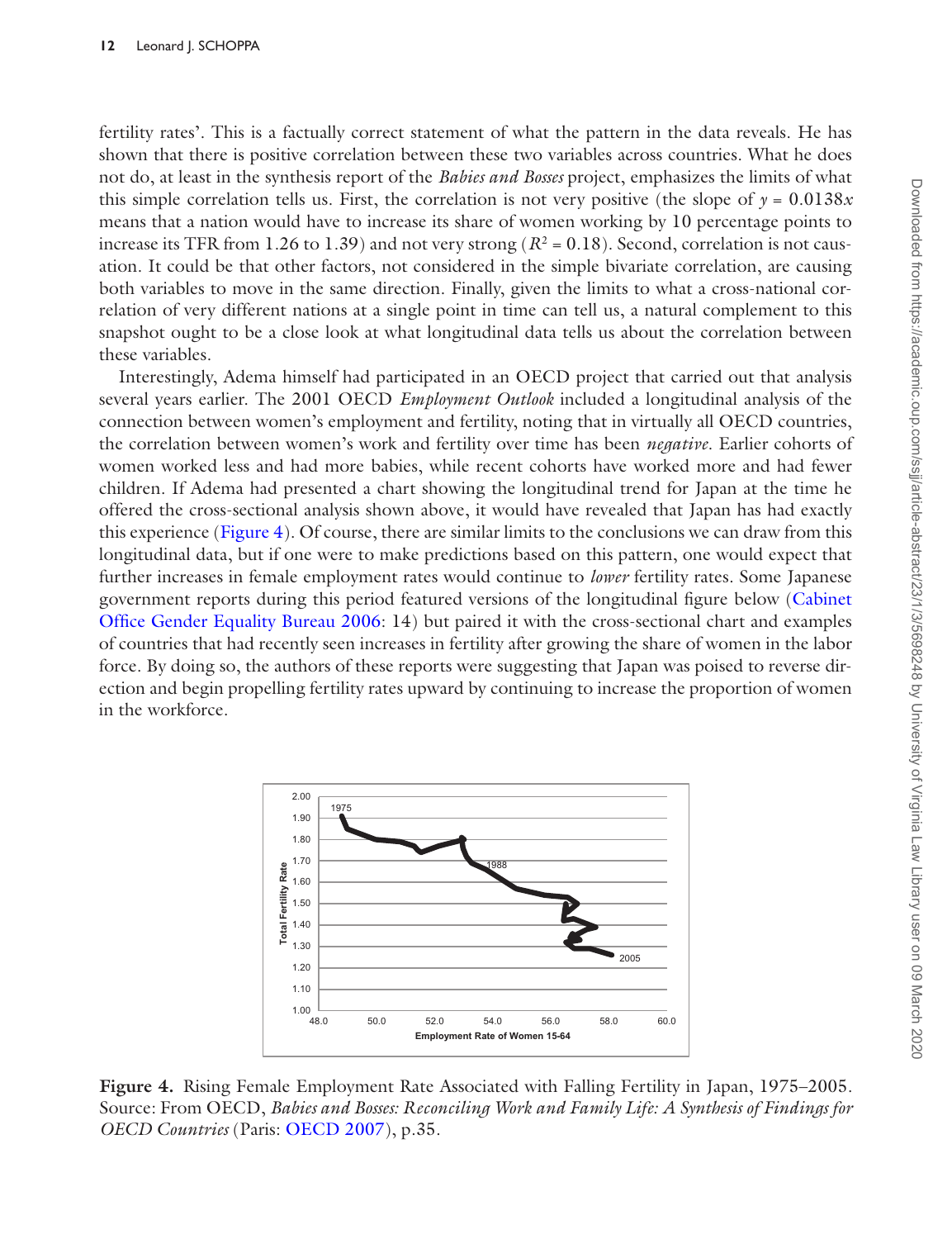#### **6. Triumph of Hope Over Experience**

The above discussion shows that Japanese policymakers actually had very limited evidence about how policies designed to improve work–life balance for women would affect fertility rates at the time these policies were being adopted. Recall that the Angel Plan policies for expanding childcare services (longer hours, more spaces for younger children) were adopted in the mid-1990s, and that the policy raising the income replacement rate for parental leave from 25% to 40% was adopted in 2000. Prime Minister Koizumi's effort to shorten childcare waitlists under the Plus One Plan began in 2003. Policymakers advocating these policies could point to the logic of opportunity costs and cross-sectional data that suggested Japan *might* get a modest fertility boost from raising female workforce participation rates further, but all of its own experience showed that earlier increases in female work rates had been associated with falling fertility. The Angel Plans did not produce a turnaround in fertility rates. Neither did the changes adopted in the early 2000s. Yet policy innovation on the model of *Babies and Bosses* continued.

How were advocates of family policy innovation able to convince politicians to adopt work–life balance policies, given the absence of positive results from earlier innovations? Especially when one considers how opponents of the carbon tax and other policy innovations designed to respond to climate change have been stymied when opponents seize on even modest levels of 'uncertainty' in the scientific community, it is striking how the much greater uncertainty about the fertility rate claims being made in this case did not seem to get in the way of innovation once everyone agreed that Japan had a 'fertility problem' and that *something* needed to be done. My own interpretation is that advocates of family policy changes in Japan realized by around 2000 that they could use the broad anxiety about fertility decline to advance their agenda. They could not say with confidence that the Angel Plans or the Plus One Plan would actually increase fertility rates, but they knew that they would make life easier for working mothers and allow at least a few more women of the next generation to stay in career positions after having children.

#### **7. The** *Cost* **of Relying on Logic and Hope Over Evidence**

The family policy innovations adopted in Japan over the period since fertility became a concern have been good for the country. They have succeeded in growing the proportion of new mothers maintaining their positions (continuous employment either with childcare leave or without) from just 27.5% in 2000–2004 to 38.3% in 2010–2015 ([NIPSSR 2017:](#page-18-12) 35). By making it easier for women to stay attached to the labor force through their child-bearing years, they have also helped grow the labor force participation of women aged 25–54 from 63.7% in 2000 to 77% in 2018 (OECD)—now several percentage points *higher* than the employment rate for women in the United States and France.

Nevertheless, given the economic challenges posed by the persistently low fertility rates, we should be concerned that these policies have been oversold as a solution to *this* problem. The correlation chart featured many times in the period before Japan adopted work–life balance policies suggested that if Japan boosted its employment rate for women above those of the United States and France, it would see its fertility rate rise to their level. Instead, while Japan's TFR has risen slightly since its lows in the mid-2000s, it remains stuck at 1.42 (TFR for 2018)—far below the rates for the United States and France and only a few points above the rate of 1.39 where NIPSSR forecast it would stabilize back in 2002. Just as NIPSSR forecast, the rate rebounded slightly as Japan came to the end of the period during which women were delaying their fertility (the 'tempo effect'). The 2015 census showed that cohorts born since 1980 have been following the pattern set by the 1971–1974 cohort, instead of further delaying marriage [\(Figure 5\)](#page-11-0).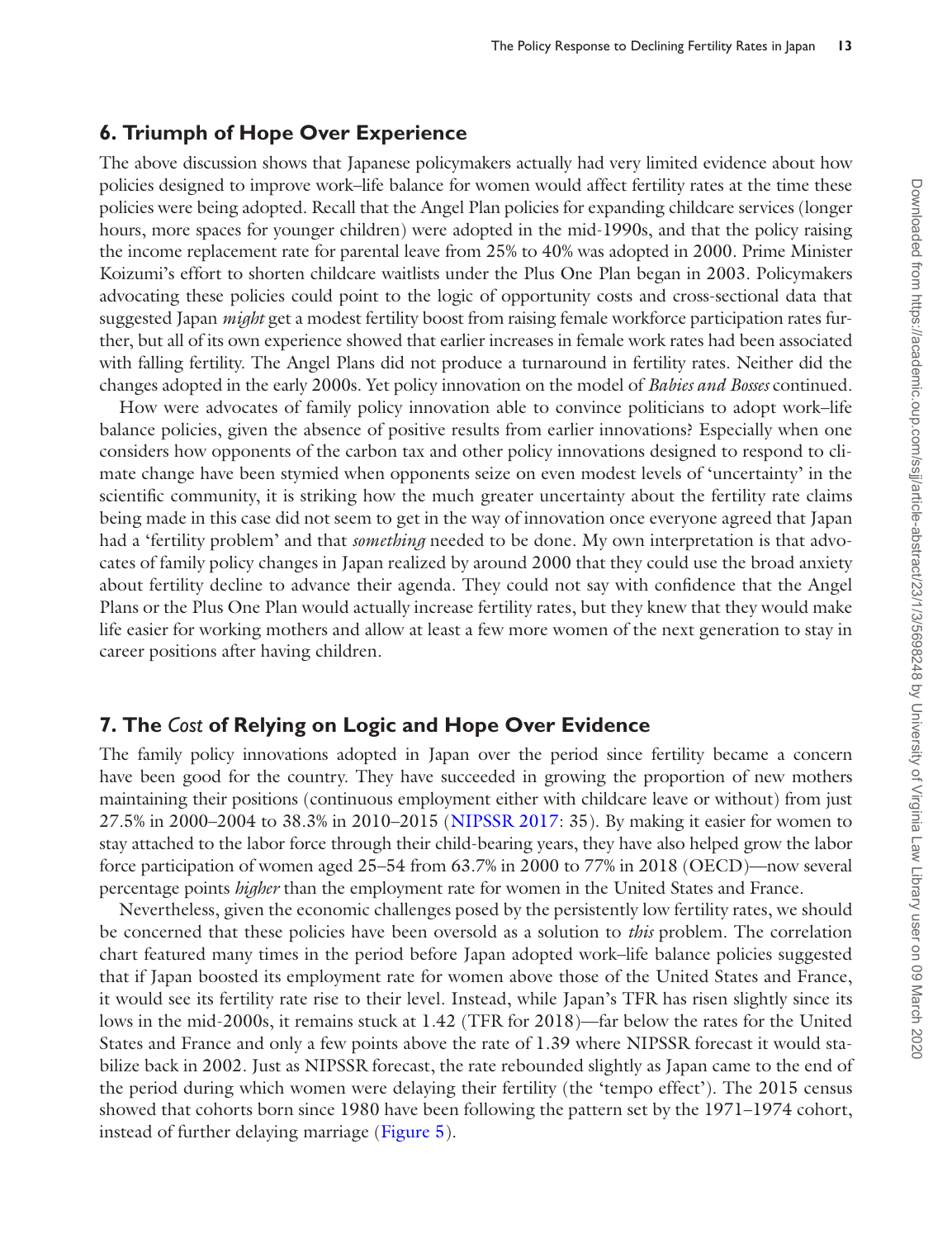

<span id="page-11-0"></span>**Figure 5.** Percent Never Married Among Cohorts of Japanese Women, Updated with 2015 Data. Source: Census data in Population Statistics of Japan 2003, p. 77. The newest data points from the 2015 census are shown with percentage labels.

Similarly, the latest age-specific fertility rates ([Figure 6](#page-12-0)) show that the number of babies being born to younger age groups has stopped shrinking, but they show only a modest off-setting increase for older ages instead of the broad increase across ages one would expect to see if work–life balance policies were prompting working women to have more children.

Perhaps the starkest sign that the fertility claims made for work–life balance policies have lost their luster is the limited discussion of fertility rates during the recent period in which Prime Minister Abe was promoting 'womenomics', a set of policies designed to grow the proportion of working-age women in the workforce, especially in management positions ([Dalton 2017](#page-17-8)). Consider, for example, the data assembled to support these reforms by Kathy Matsui and her partners at Goldman Sachs ([Matsui et al 2014\)](#page-17-9). Her analysis helped convince Abe to increase spending on childcare services and adopt other policies aimed at growing the number of women on the career track, but nowhere in the Goldman Sachs research report does the team argue for the reforms based on their fertility benefits. Instead, the case is made exclusively based on the need to tap the full potential of this pool of talented labor in order to address expected labor shortages, with the discussion of fertility limited to a final section of the report disputing the 'myth' that increasing female employment rates will push down the fertility rate. The main evidence for this claim [\(Matsui et al. 2014:](#page-17-9) 27), again, is the crossnational correlation data favored by the *Babies and Bosse*s project; but instead of being used to argue that work–life balance policies will push fertility rates up, it was now being used to reassure the public that fertility rates would not go further down.

#### **8. A Closer Look at the Data**

The absence of a sustained fertility rate rebound after Japan adopted a wide range of work–life balance policies suggests that we should take a closer look at the data we have available on the fertility effects of these policies, rather than relying on the limited information provided by the *Babies and Bosses* correlation chart. Fortunately, a number of scholars have begun to offer more careful analyses of the impact of increased childcare spending, improved parental leave, and cash benefits for children on fertility rates in OECD countries. [Luci-Greulich and Thevenon \(2013\)](#page-17-10) examined the effects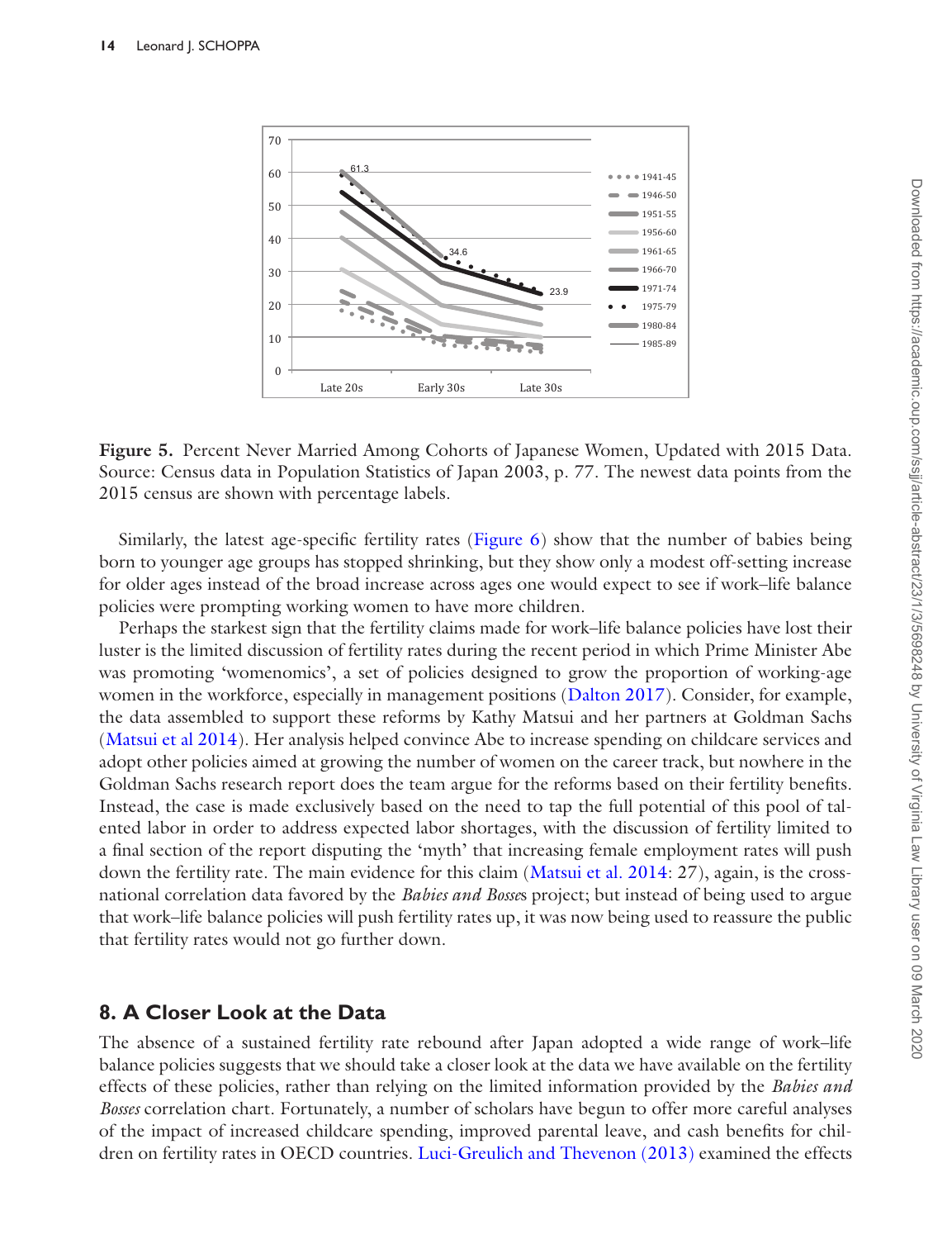<span id="page-12-0"></span>

**Figure 6.** Age-Specific Fertility Rates. Source: *Population Statistics of Japan*, various issues.

on fertility rates of the above reforms in 18 countries between 1982 and 2007 while controlling for tempo effects, national fixed effects, economic development, and other factors. Their conclusion finds that the reforms have positive effects, but only modest ones. An increase in childcare services of 15 percentage points, they found, increases the fertility rate by just 0.01 children per woman. They found no evidence that an increase in parental leave payments has an effect on fertility rates. Spending more on children helps, but a 25% increase yields only 0.036 more children per woman. This study followed earlier ones [\(D'Addio and d'Ercole 2005;](#page-17-11) [Gauthier 2007](#page-17-12); [Kalwij 2010](#page-17-13)) that came to similar conclusions. [Thevenon and Gauthier \(2011:](#page-18-13) 211) reviewed all of these studies and concluded that work–life balance policies 'have a positive impact on fertility' but can account for 'only a limited share of the variations in fertility in the developed countries'.

Studies focused more specifically on Japan, leveraging variations in geography or differences across firms in family policies, have come to similar conclusions. [Ogura and Kadoda \(2010\)](#page-18-14) examined how variations across municipalities in child welfare expenditures were related to TFRs in those areas and found that, after controlling for other factors such as local labor markets, these differences in policy accounted for only 'a small but steady [positive] influence on fertility of around 0.2% to 0.3%'. [Nakajima and Tanaka \(2014\)](#page-17-14) raised questions about whether even this effect is real, since some couples who are planning to have children migrate to communities with more expenditures on child welfare, creating a selection-effect problem for studies that do not model the prior decision of couples to move to such areas. Their study found that, after modeling migration decisions, differences in spending on pro-natal policies accounted for some variation in fertility but that 'the magnitude of the effects is small and limited'. [Date and Shimizutani \(2007\)](#page-17-15) reviewed several studies of differences across firms in childcare leave policies and concluded that better leave policies have 'strong effects on promoting employment continuation' but have only small effects on fertility rates.

Japan's experience since it adopted some of these reforms is consistent with these findings. The reforms have helped more mothers stay in the workforce, and at the margins they may have eased the juggle of work and 'life' for these new mothers—but not enough to inspire large numbers of women who are on the fence about marriage and motherhood to take the leap. This may be because the most important societal changes affecting whether working women choose to have multiple children are not subject to manipulation through government policy or spending. One can provide every child with a daycare spot during the work day and give one parent a year of leave after every birth and still leave working mothers with an unattractive juggling act if—as in Japan—mothers are expected to do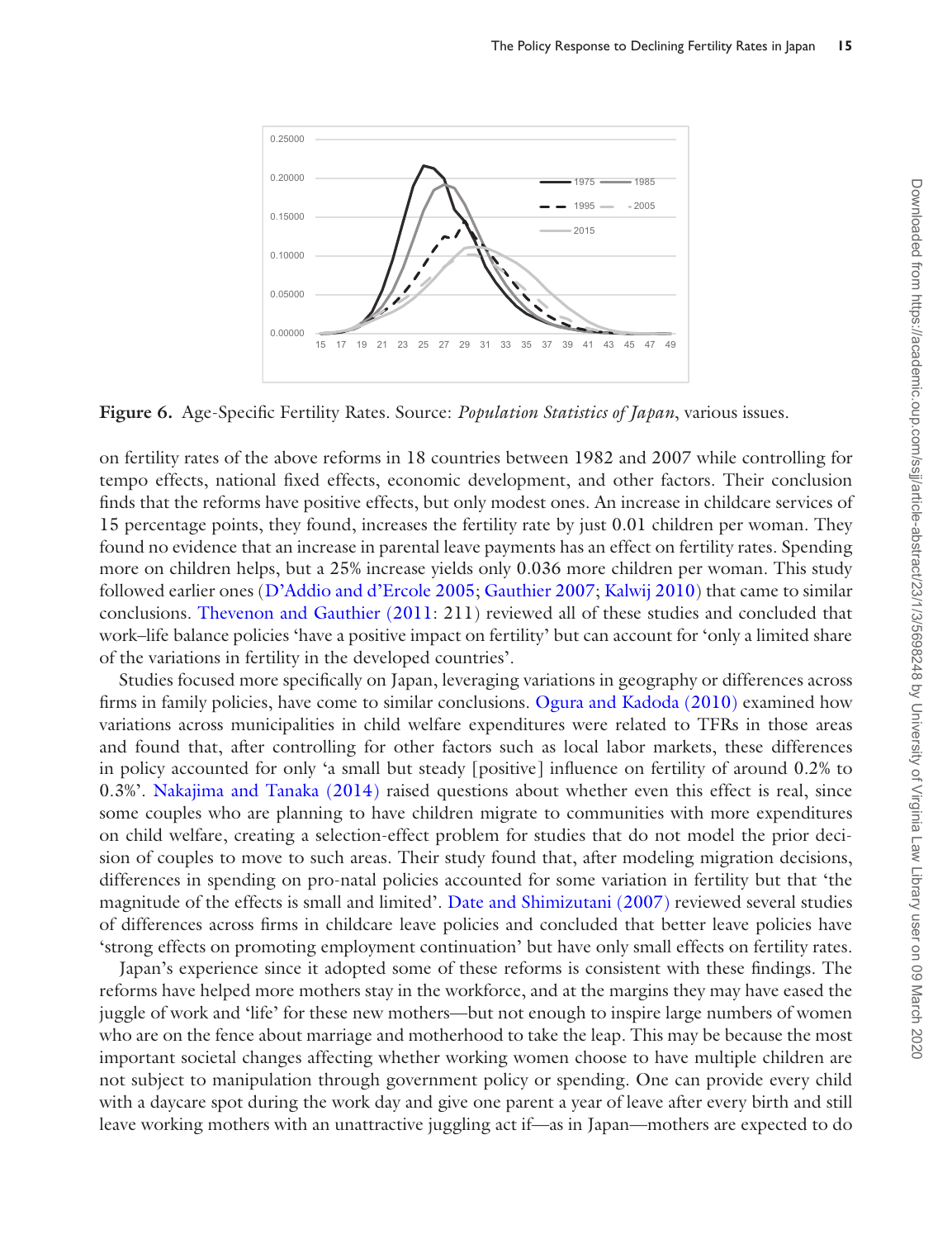the bulk of the housework and child-minding duties, and career employees are expected to put in long hours of overtime.

This diagnosis gets support from studies that have begun to explore the role that gender *norms* in the home, workplace, and broader society have played in influencing fertility rates. The need to look beyond work–life balance policy to broader social norms was propelled by the findings in a short but influential paper published in *Nature* by [Myrskyla, Kohler, and Billari \(2009\),](#page-17-16) which explored the relationship between fertility and 'development' (measured by the human development index) and found that fertility rates tend to turn upward, in a J-shape, once HDI reaches the level of 0.85 to 0.90. Their data [\(Figure 7](#page-13-0)) shows how some of the nations with the highest HDI (those in Scandinavia, the United States, France) have seen fertility recover to 1.8 to 2.0 once their human development index surpassed the 0.85 to 0.9 level. The same paper featured a second figure ([Figure 8\)](#page-14-0) that singles out Japan and Korea as striking *exceptions* to this pattern of fertility recovery once nations reach the HDI hinge point. Myrskyla and his co-authors showed that virtually every other country has seen its fertility rate rise after hitting a low point near the 0.85 to 0.9 HDI stage. Japan (the green line) and Korea (in pink) breached that point and just kept on falling.

The 2009 paper did not attempt to explain how exactly 'development' pushed most countries' fertility rates upward once they passed the pivot point, suggesting that a combination of policies and norms was likely to be involved. In a follow-up paper (2011) the same authors attempted to zero in on why some countries (not only Japan and Korea, but also Kuwait and Brunei) did not see a rebound in fertility rates after their Human Development Index reached the hinge point. What they found was that this list of countries all had high income and education levels but scored lower on 'gender equity'—measured by the World Economic Forum's Global Gender Gap Index—than the nations that had seen bigger rebounds in fertility. In 2018, Japan's score on this measure, which takes into account not only economic factors such as the remuneration gap but also political empowerment,



<span id="page-13-0"></span>**Figure 7.** Cross-Sectional Relationship between the Total Fertility Rate (TFR) And the Human Development Index (HDI) in 1975 and 2005. Source: [Myrskyla, Kohler, and Billari 2009,](#page-17-16) p. 3.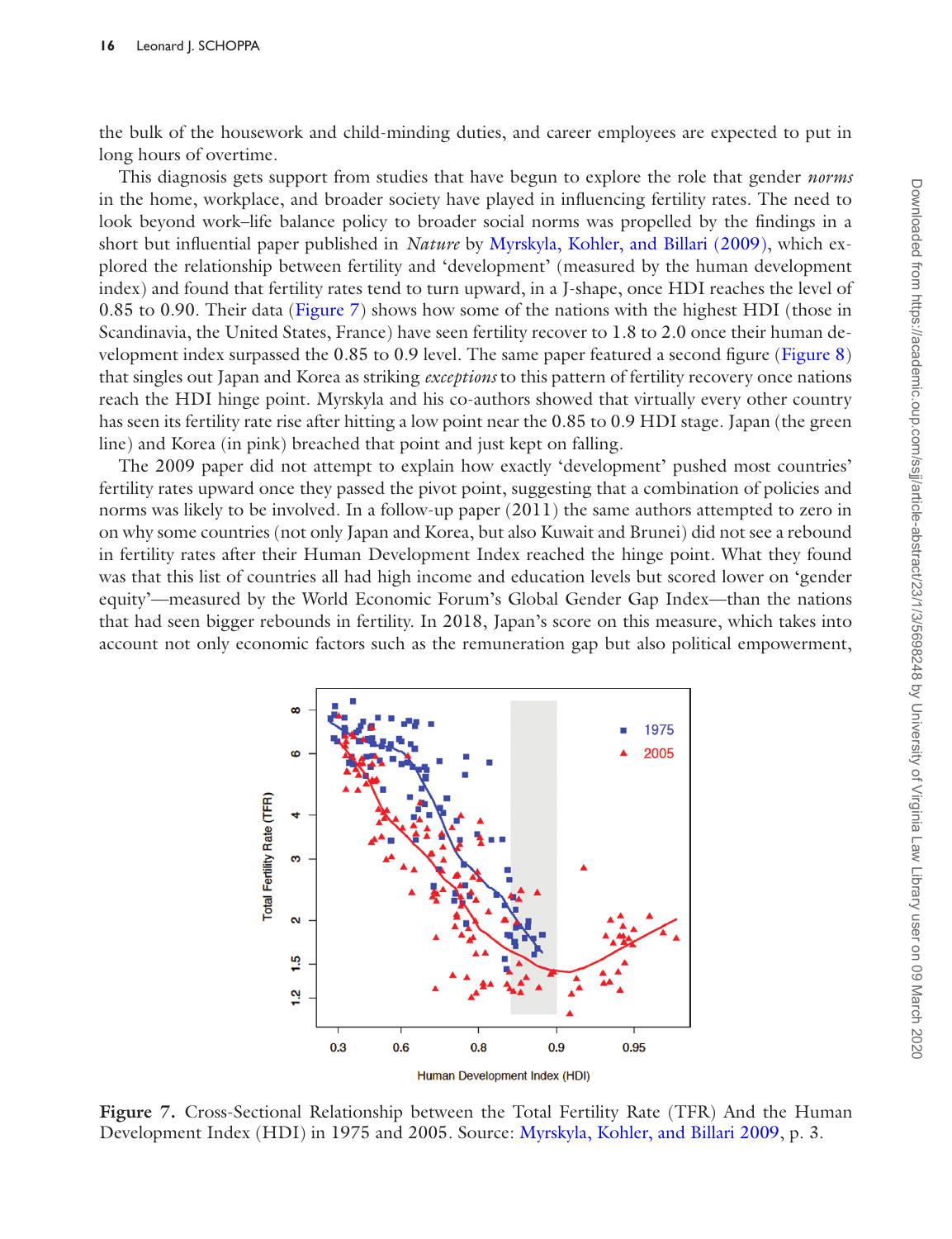

<span id="page-14-0"></span>**Figure 8.** Within-Country Time-Path of the HDI-TFR for All Countries that Attained an HDI ≥ 0.9 by 2005. Source: [Myrskyla, Kohler, and Billari 2009,](#page-17-16) p. 5.

was just .66 (where 1.0 is parity between men and women)—well below the scores of nations like the United States (.72), France (.78), and Sweden (.82).

Mary Brinton and her co-authors have helped flesh out this connection between development, gender equity, and fertility rates in Japan and Korea in two recent papers ([Brinton and Lee 2016](#page-17-17); [Brinton and Oh 2019\)](#page-17-18). In the first paper, Brinton and Lee argue that high levels of development have brought a change in values to Japan and Korea, rendering them more accepting of women pursuing opportunities in the workplace, while leaving in place 'gender essentialist norms' that endorse breadwinning as men's primary role and regard caring for family members and housework as the primary responsibility of women, even if they also have careers. They call this combination of values 'prowork conservatism' and show that among a sample of 24 OECD countries, those that score highest on this combination of values (including Japan and Korea) have the lowest fertility rates.

In the second paper, Brinton and Oh carry out in-depth interviews with highly educated women and men in Korea and Japan in order to learn how exactly these couples make complex, interdependent decisions about work outside the home, getting married, and whether to have one or more children. What they find is that, confronted by the long hours that career employees are expected to work and influenced by norms that tell them that breadwinning is the most important thing men can do and that caring is a valuable thing for women to do, highly educated women either compromise their career ambitions or give up on having children. Childcare services end too early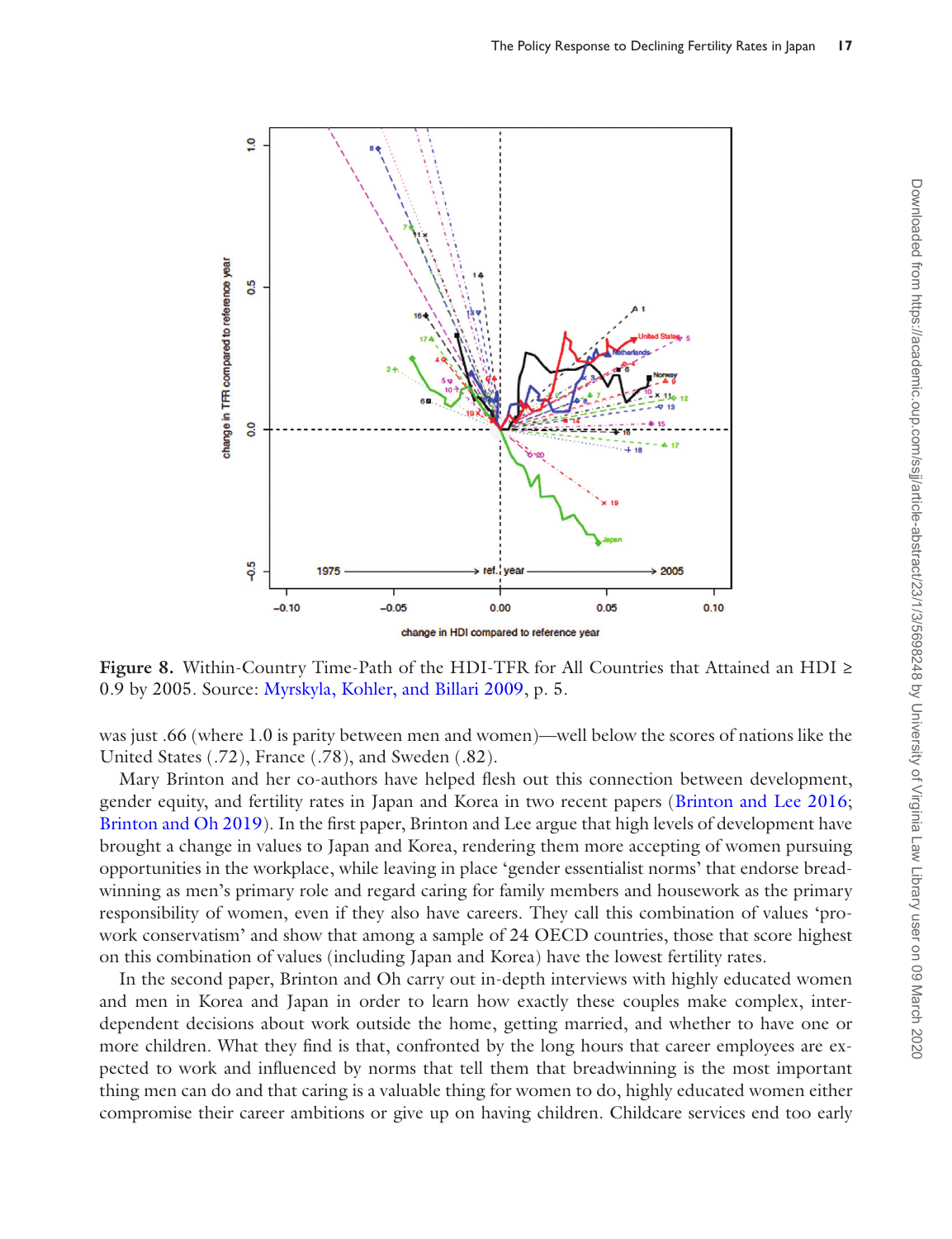(even after the expansion in services over the past three decades) for both husband and wife to work the long hours expected of them, so the wife tends to compromise her career so that her husband can continue to be the breadwinner. If she is not willing to give up on her career, they figure out how to make things work with one child but often give up on having a second one.

Brinton and her co-authors help us understand why fertility rates have barely budged in Japan despite several rounds of family policy reform that have given Japan childcare services and parental leave benefits that are roughly on par with the policies in place in high-fertility northern European counties such as Sweden and France. In Europe, these policies interacted with a work culture that values family time for men and women and a gender egalitarian culture that values a more even division of caring and paid work between men and women. In that context, policies for investing in childcare and parental leave helped these countries boost their fertility rates to 1.8 or above.

Japanese values differ in other ways, as well, from Sweden, France, and other northern European nations with higher fertility rates. Japanese also have more traditional attitudes toward what constitutes a 'normal' family. This difference in norms was emphasized by [Iwasawa Miho \(2000\)](#page-17-19), a demographer working for NIPSSR. The higher fertility countries, she pointed out, all had higher co-habitation rates, higher out-of-wedlock birth rates, and higher divorce rates. She noted that Japan and these other nations actually had similar fertility rates among *married* women. The difference in overall fertility rates in France, Sweden, and the United States was entirely accounted for by the extra births taking place outside of marriage. If Japan really wanted to boost fertility rates, she suggested, it needed to shift social norms (and perhaps some public policies) to become more welcoming and supportive of non-traditional families. Others have noted that Japan has also been slower to accept marriages without children. If a young couple marry, they face strong pressure to immediately have children. Women who are unsure if they want to have children consequently have an incentive to avoid marriage entirely.

Needless to say, Japan has not adopted any policies to promote alternative family structures. The proportion of never-married women who report at least one experience with co-habitation is barely changed since 2002, rising from 8.2% of 30- to 34-year-olds in that year to 11.9% in 2015, but falling for 25- to 29-year-olds from 10% to 9.9% over the same period [\(NIPSSR 2017:](#page-18-12) 15). Also, little changed is the proportion of births outside of marriage, which stood at 1.87% in 2002 and had risen by 2015 to 2.29 [\(NIPSSR 2017](#page-18-12)). That is still a very low rate when compared to the 2013 figures for France (56.7%) and Sweden (54.4%). The crude divorce rate in Japan has actually fallen over this period, from 2.3 divorces per 1,000 people to 1.8. This contrasts with rates for France (3.6 per 1,000) and Sweden (5.3 per 1,000). There are now more couples who have been married for 15–19 years without children, up from 3.4% in 2002 to 6.2% in 2015 ([NIPSSR 2017:](#page-18-12) 28). On balance, it seems that Japan remains strongly wedded to the notion of the heterosexual married couple with children as the singularly idealized family form. This 'family essentialism' ought to be considered alongside the 'gender essentialism' emphasized by Brinton and her co-authors as part of the social context that has shaped how work–life balance policies influence fertility rates in Japan.

#### **9. Conclusion**

This investigation of how social science research has informed the debate in Japan over how to increase fertility rates reveals how unevenly this research has been consumed by government officials and politicians, with the policy influence of specific findings having little relationship to the strength (in terms of statistical significance and magnitude of policy impact) of the empirical findings. In the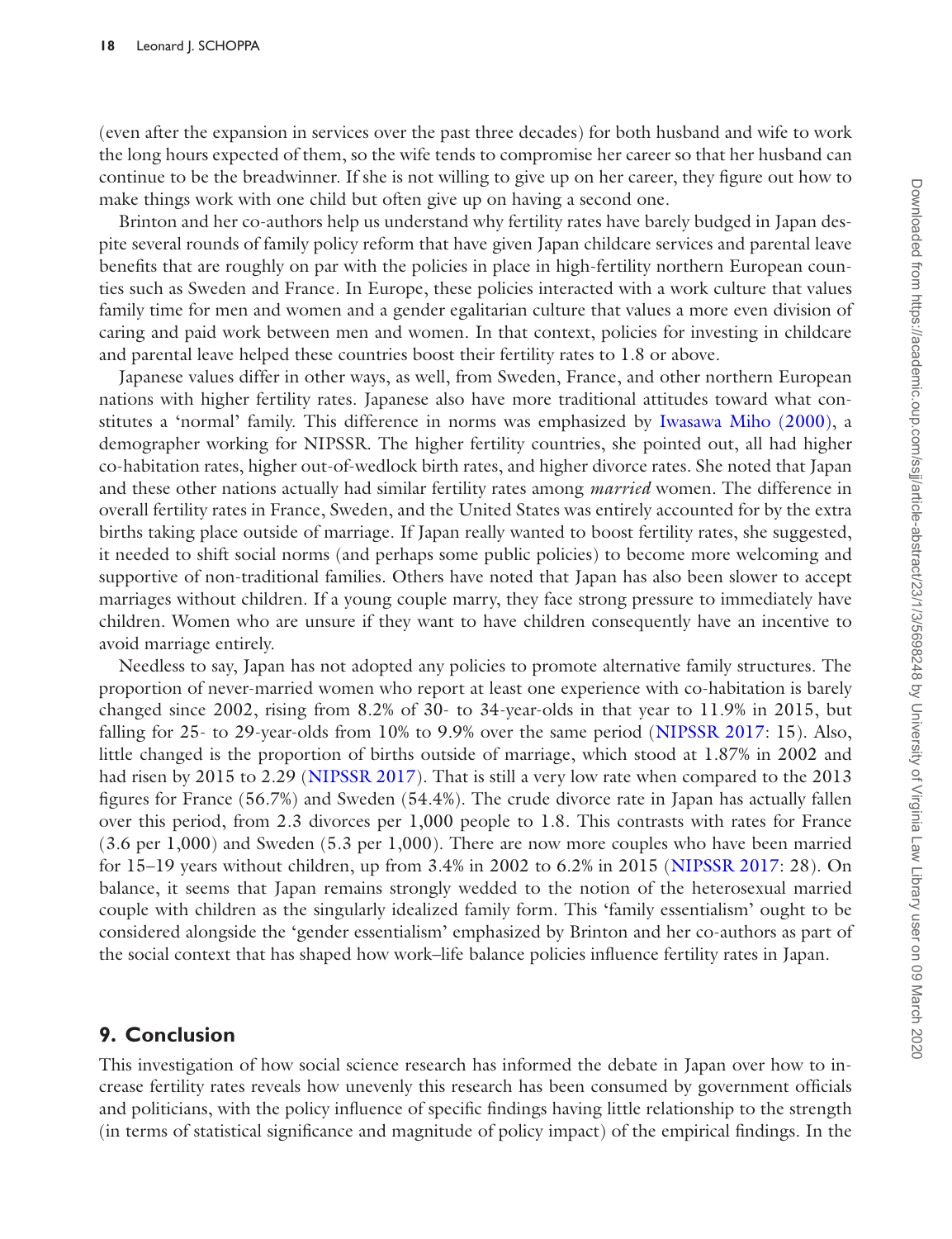first decade, careful work by demographers, based on data suggesting that the fall in fertility rates was likely to be only temporary, helped delay Japan's policy response. Once the team of demographers at NIPSSR digested new data showing that the dip was likely to be prolonged, policymakers scrambled to find policy solutions. They embraced reforms that made sense based on the logic of economic opportunity costs but had little support from fertility studies, beyond an easy-to-digest correlation chart showing that some of the rich countries with higher levels of fertility than Japan had higher rates of female labor force participation enabled by more generous childcare services, parental leave, and child support programs.

Most of the more careful research on whether or not these reforms were associated with strong impacts on fertility rates was not done until Japan had already adopted work–life balance policies that put the nation's programs on par with those high-fertility countries. When the research was finally completed, it showed that the effects of more generous parental leave, more childcare services, and child allowances had only very small, and in many cases statistically insignificant, effects on fertility rates once other factors were included in the empirical analysis. In retrospect, it is clear that this package—strongly backed by the OECD *Babies and Bosses* project not only to increase female labor force participation but also to increase birthrates—was oversold as a solution to Japan's fertility problem. A close reading of the *Babies and Bosses* documents shows that the authors were careful to note that correlation was not causation and recognized that many other factors played a role in influencing fertility rates across a diverse sample of OECD countries, but these caveats were largely neglected by Japanese policymakers in the rush to *do something* about a trend that threatened the solvency of social welfare programs in Japan.

The most recent research on the causes of low fertility in Japan, now based World Values Survey data, micro-data on employment, marriage, and fertility behavior, and in-depth interviews with highly educated men and women, shows that even generous childcare, parental leave, and child allowance programs cannot convince couples who are struggling with Japan's long work hour expectations to have additional children. These programs do reduce the costs of raising children, but as long as most career jobs in Japan ask employees to work until 08:00 or 09:00 pm every night and accept transfers at the risk of their continued employment, couples will have no relief from the single largest opportunity cost mothers continue to pay: the need to give up her full-time regular employment. Couples tasked with figuring out how to juggle work and family obligations under the influence of gender essentialist norms that expect men to be the breadwinners and women to take on the primary burdens at home will continue to ask the wife to sacrifice her career and limit her hours to part-time or temporary jobs. Japan's labor market institutions, of course, are also implicated in this decision-making ([Rosenbluth 2007](#page-18-15)), but a big part of the problem is not laws and regulations but norms. Similarly, norms that define the essential family form as a married couple with breadwinnerfather, devoted mother, and two children will continue to cause young working men and women to hesitate before moving in with partners or having children outside of marriage when they are unsure if they can live up to this ideal.

Prime Minister Abe declared in 2016 that 1.8 was a desirable fertility rate, a number chosen because demographers told him that if Japan brought the rate up to that level by 2025 Japan could maintain its population at 100 million instead of watching it fall to 80 million or below. The Cabinet has been implementing another round of expansion in childcare services, the biggest budget item in the new package, but his policy team would do well to pick up the articles by [Myrskyla, Kohler, and](#page-17-16)  [Billari \(2009;](#page-17-16) [2011](#page-17-20)), which show that fertility rates in Japan and South Korea are not responding to growing wealth the way other rich nations did, even after the nations adopted work–life balance policies. What needs changing are work and family norms, and an LDP government led by older,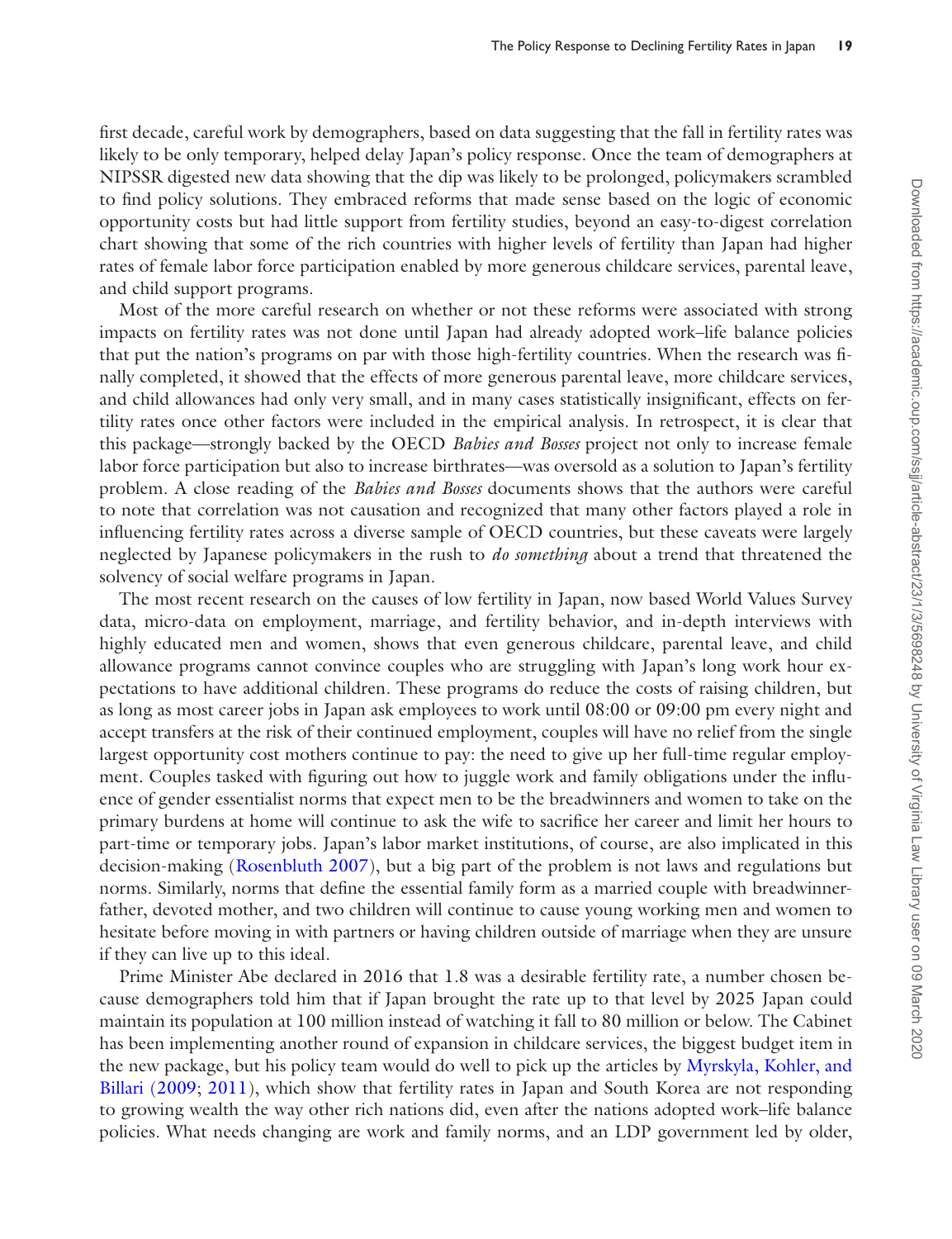conservative men does not seem very well equipped to carry out the social changes that will be needed before those norms begin to significantly change.

#### **References**

- <span id="page-17-4"></span>**Adema, Willem. 2019**. 'Family Policy in International Perspective'. *Lecture delivered at the MHLW in Tokyo*, 19 March; Available at [http://www.ipss.go.jp/int-sem/j/WA\\_Family\\_Policy\\_Tokyo%202019\\_MHLW\\_revised.pdf](http://www.ipss.go.jp/int-sem/j/WA_Family_Policy_Tokyo%202019_MHLW_revised.pdf) (accessed 19 August 2019).
- <span id="page-17-0"></span>**Boling, Patricia. 2008**. 'Demography, Culture, and Policy: Understanding Japan's Low Fertility'. *Population and Development Review* 34(2): 307–326.
- <span id="page-17-17"></span>**Brinton, Mary C.** and **Dong-ju Lee**. **2016**. 'Gender-Role Ideology, Labor-Market Institutions, and Post-Industrial Fertility'. *Population and Development Review* 42(3): 405–533.
- <span id="page-17-18"></span>**Brinton, Mary C.** and **Eunsil Oh**. **2019**. 'Babies, Work, or Both? Highly-Educated Women's Employment and Fertility in East Asia'. *American Journal of Sociology* 125(1): 105–140.
- <span id="page-17-5"></span>**Cabinet Office**. **2000**. *Danjo Kyōdō Sankaku Hakusho (White Paper on Gender-Equality)*. Tokyo: Cabinet Office.
- <span id="page-17-7"></span>**Cabinet Office Gender Equality Bureau**. **2006**. *Steps Towards Gender Equality in Japan*. Tokyo: Cabinet Office.
- <span id="page-17-11"></span>**D'Addio, Anna C.** and **Marco M. d'Ercole**. **2005**. 'Trends and Determinants of Fertility Rates: The Role of Policies'. *OECD Social Employment and Migration Working Papers*, No 27. Paris: OECD.
- <span id="page-17-8"></span>**Dalton, Emma. 2017**. 'Womenomics, "Equality" and Abe's Neo-liberal Strategy to Make Japanese Women Shine'. *Social Science Japan Journal* 20(1): 95–105.
- <span id="page-17-15"></span>**Date, Yusuke** and **Satoshi Shimizutani**. **2007**. 'Why Has Japan's Fertility Rate Declined?: An Empirical Literature Survey with an Emphasis on Policy Implications'. *Japanese Economy* 34(1): 4–45.
- <span id="page-17-12"></span>**Gauthier, Anne Helene. 2007**. 'The Impact of Family Policies on Fertility in Industrialized Countries: A Review of the Literature'. *Population Research Policy Review* 26(3): 323–346.
- <span id="page-17-19"></span>**Iwasawa, Miho. 2000**. 'Kekkon Shinai Henjintachi: Hikongata Kappuru wo Mitomeru Shakai e' (The strange people who won't get married: toward a society that accepts unmarried couples). *Chūō Kōron* 115(13): 86–95.
- <span id="page-17-13"></span>**Kalwij, Adriaan. 2010.** 'The Impact of Family Policy Expenditure on Western Europe'. *Demography* 47(2): 503–519.
- <span id="page-17-10"></span>**Luci-Greulich, Angela** and **Olivier Thevenon**. **2013**. 'The Impact of Family Policies on Fertility Trends in Developed Countries'. *European Journal of Population* 29(4): 387–416.
- <span id="page-17-2"></span>**Mahon, Rianne. 2006**. 'The OECD and Work/Family Reconciliation Agenda: Competing Frames'. In *Children, Changing Families, and Welfare States*, ed. Jane Lewis. Cheltenham, UK: Edward Elgar: pp. 173–200.
- <span id="page-17-3"></span>———. **2008**. 'Babies and Bosses: Gendering the OECD's Social Policy Discourse'. In *The OECD and Transnational Governance*, ed. Rianne Mahon and Stephen McBride. Vancouver, Canada: UBC Press: pp. 260–275.
- <span id="page-17-9"></span>**Matsui, Kathy**, **Hiromi Suzuki**, **Kazunori Tatebe**, and **Tsumugi Akiba**. **2014**. 'Womenomics 4.0: Time to Walk the Talk'. *Goldman Sachs Portfolio Strategy Research*. Tokyo: Goldman Sachs.
- <span id="page-17-1"></span>**Ministry of Health and Welfare**. **1999**. *Kōsei Hakusho: Shōshi Shakai o Kangaeru—Kodomo o Umisodateru koto ni 'Yume' o Moteru Shakai o (White Paper on Health and Welfare: Considering a Society with Declining Fertility—Creating a Society in which Child-Bearing and -Rearing is a "Dream" Again)*. Tokyo: MHW.
- <span id="page-17-6"></span>**Ministry of Health, Labour, and Welfare**. **2000**. *Shōshika Taisaku Kankei Shiryōshu (Documents Concerning the Policy Response to Declining Fertility)*. Tokyo: MHLW.
- <span id="page-17-16"></span>**Myrskyla, Mikko**, **Hans-Peter Kohler**, and **Francesco Billari**. **2009**. 'Advances in Development Reverse Fertility Decline'. *Nature* 460(6): 741–743.
- <span id="page-17-20"></span>**Myrskyla, Mikko**, **Hans-Peter Kohler**, and **Francesco Billari**. **2011**. 'High Development and Fertility: Fertility at Older Reproductive Ages and Gender Equality Explain the Positive link'. *PSC Working Paper Series*. 3 October. Available at [https://repository.upenn.edu/psc\\_working\\_papers/?utm\\_source=repository.upenn.](https://repository.upenn.edu/psc_working_papers/?utm_source=repository.upenn.edu%2Fpsc_working_papers%2F30&utm_medium=PDF&utm_campaign=PDFCoverPages﻿) [edu%2Fpsc\\_working\\_papers%2F30&utm\\_medium=PDF&utm\\_campaign=PDFCoverPages](https://repository.upenn.edu/psc_working_papers/?utm_source=repository.upenn.edu%2Fpsc_working_papers%2F30&utm_medium=PDF&utm_campaign=PDFCoverPages﻿).
- <span id="page-17-14"></span>**Nakajima, Ryo** and **Ryuichi Tanaka**. **2014**. 'Estimating the Effects of Pronatal Policies on Residential Choice and Fertility'. *Journal of the Japanese and International Economies* 34: 179–200.
- **National Institute of Population and Social Security Research (NIPSSR)**. *Population Projections for Japan (various: 1992, 1997, 2002, 2007, 2012, and 2017)*.